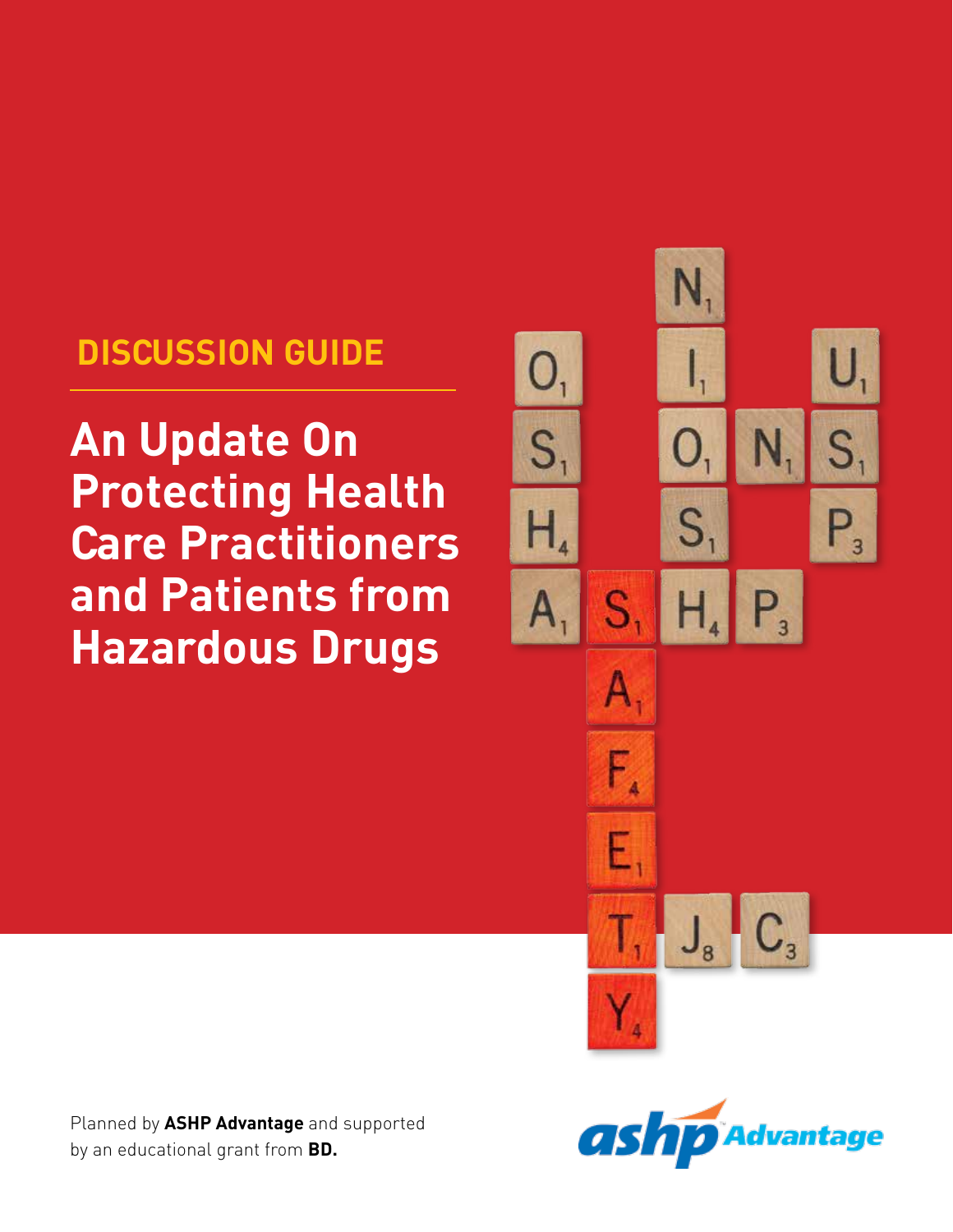This continuing pharmacy education discussion guide is designed to provide pharmacists and technicians with an overview of the new proposed USP General Chapter <800> and explain the implications of the chapter for current policies and procedures in the health system. Faculty members are nationally recognized experts regarding federal regulations, accreditation standards, and state activities aimed at protecting health care workers from exposure to hazardous drugs.

The estimated time to complete this activity is 60 minutes. This activity is provided free of charge and is available from March 31, 2015, to March 30, 2016.

# **LEARNING OBJECTIVES**

# **After participating in this knowledge-based educational activity, participants should be able to**

- **Describe trends in and the current rate of compliance of U.S.** pharmacies with United States Pharmacopeia (USP) Chapter <797> standards for pharmaceutical compounding of sterile preparations, including hazardous drugs, and list common barriers to compliance
- Discuss current state regulations for sterile drug compounding as they relate to USP Chapter <797> standards, the legal enforceability of the standards, and recent state board of pharmacy activities related to sterile drug compounding to improve patient and health care worker safety
- **Compare and contrast standards pertaining to hazardous** drugs in USP Chapter <797> and proposed Chapter <800> on handling hazardous drugs in health care settings
- Define the ideal facility design elements for inpatient and ambulatory practice sites where hazardous drugs are prepared
- **List the key changes in the upcoming revision to the 2004** National Institute for Occupational Safety and Health Alert on Preventing Occupational Exposures to Antineoplastic and Other Hazardous Drugs in Health Care Settings, and recommend actions for health care organizations to take to ensure compliance with the recommendations in the updated Alert

# **TARGET AUDIENCE**

This continuing pharmacy education activity was planned to meet the needs of healthsystem pharmacists and technicians, especially those who come in contact with hazardous drugs, are responsible for managing practitioners who work with hazardous drugs, and those who are interested in improving the safety of the health-system environment.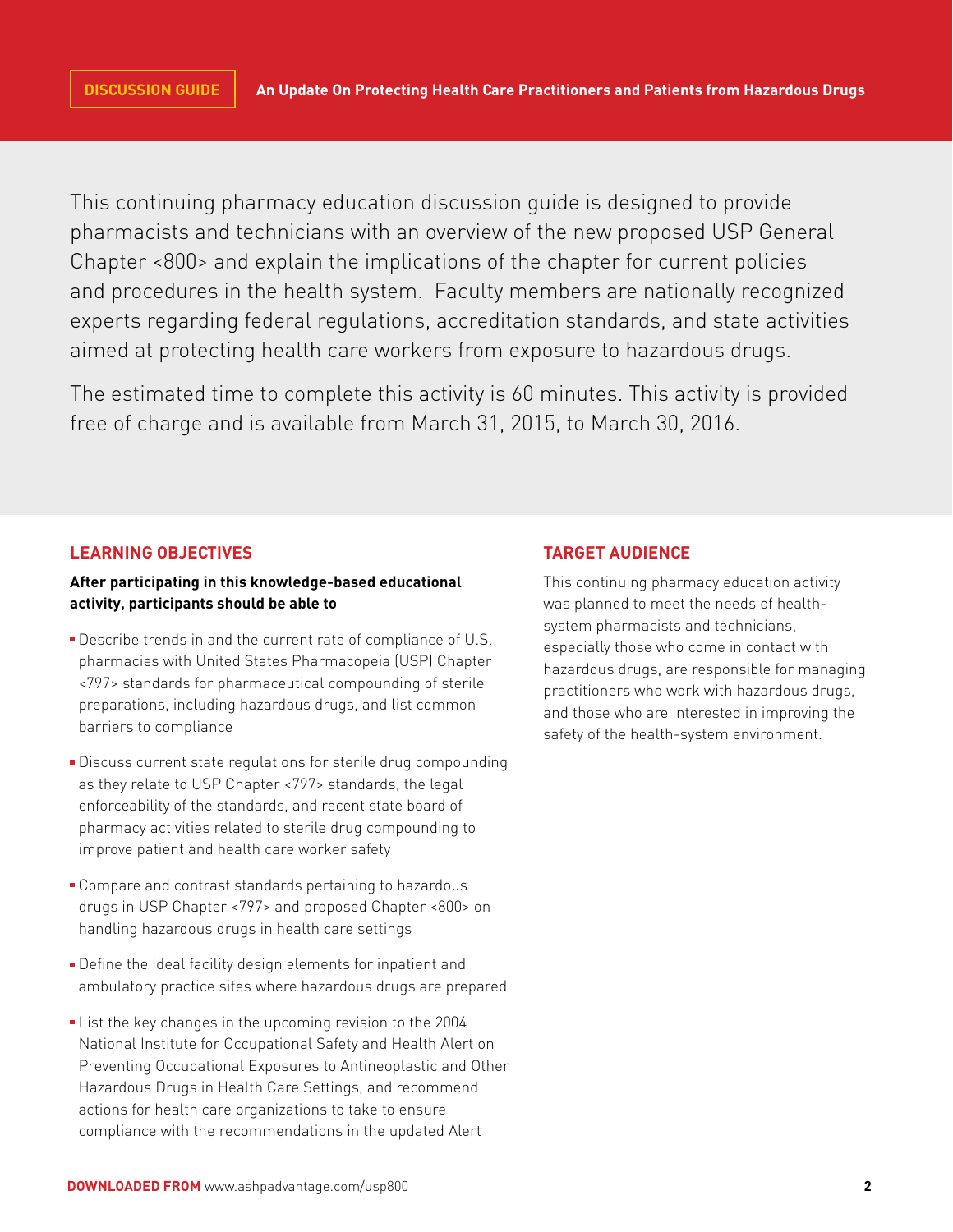# **EXECUTIVE SUMMARY**

The body of evidence of the adverse impact of exposure of health care workers to hazardous drugs has grown in recent years, leading to efforts to reduce this exposure through the development of upto-date evidence-based standards and recommendations from authoritative groups and state regulations for protective measures. Complying with United States Pharmacopeia (USP) Chapter <797> standards for pharmaceutical compounding of sterile preparations, including hazardous drugs, often presents a challenge to pharmacy personnel because of limitations in financial resources, physical plant, training, time, and other factors. Improvements in compliance with USP Chapter <797> requirements for hazardous drug compounding have been observed over the past several years, but considerable room for improvement remains. State regulations for sterile drug compounding vary widely, and only about half of the states have regulations that specifically refer to USP Chapter <797> standards. The USP Chapter <797> standards are legally enforceable regardless of state regulations. A general Chapter <800> on the handling of hazardous drugs in health care settings is in development by USP, and it addresses nonsterile as well as sterile preparations.

The National Institute for Occupational Safety and Health (NIOSH) is in the process of updating the recommendations in its 2004 Alert on Preventing Occupational Exposures to Antineoplastic and Other Hazardous Drugs in Health Care Settings. Key changes to the Alert include elimination of the list of hazardous drugs from the 2004 Alert (Appendix A in that document) and creation of a separate list of hazardous drugs, which was released in September 2014 with plans for biennial updates. Other changes to the Alert include updates to the literature review and glossary, and inclusion of updated recommendations for ventilation controls, personal protective equipment, closed system drug-transfer devices, work practices, hazardous waste handling, and medical surveillance. New guidance will be provided on environmental surface wipe sampling to evaluate the effectiveness of efforts to prevent and contain workplace contamination, the use of robotics for handling hazardous drugs, and exposure of veterinary health care workers to hazardous drugs. The updated NIOSH Alert will be consistent with proposed USP Chapter <800>. The NIOSH recommendations are not legally enforceable. Health care organizations should assess their hazardous drug programs and lists of hazardous drugs to ensure that they are consistent with the new USP Chapter <800> and NIOSH hazardous drug list and Alert.

#### **REVIEWERS AND DISCLOSURES**

The assistance of the planners and reviewers of this educational activity is gratefully acknowledged.

In accordance with the Accreditation Council for Continuing Medical Education's Standards for Commercial Support and the Accreditation Council for Pharmacy Education's Guidelines for Standards for Commercial Support, ASHP requires that all individuals involved in the development of activity content disclose their relevant financial relationships and that conflicts of interest be identified and resolved prior to delivery of the activity.

#### Eric S. Kastango, M.B.A., B.S.Pharm., FASHP President & CEO

Clinical IQ, LLC and CriticalPoint, LLC Florham Park, New Jersey

Mr. Kastango declares that he is a principal of Clinical IQ, LLC & Critical Point, LLC; and receives royalties from Wolters Kluwer.

#### Luci A. Power, M.S., B.S.Pharm.

Senior Pharmacy Consultant Power Enterprises San Francisco, California

Ms. Power declares that she has a royalty agreement with Covidien Healthcare and Critical Point, LLC, and is a Scientific Advisory Board Member and consultant for Intelligent Hospital Systems; a consultant for Corvida Medical; and an author for NIOSH.

Patricia C. Kienle, M.P.A., B.S.Pharm., FASHP Director of Accreditation and Medication Safety Cardinal Health Innovative Delivery Solutions Wilkes-Barre, Pennsylvania

Ms. Kienle declares that she is a member of the United States Pharmacopeia Compounding Expert Committee, has a royalty agreement with Critical Point, LLC, and is an employee and stockholder in Cardinal Health.

No relationships pertinent to this activity:

Susan R. Dombrowski, M.S., B.S.Pharm., Writer

Benjamin I. Dickinson, Pharm.D., Staff

ASHP staff members have no relevant financial relationships to disclose.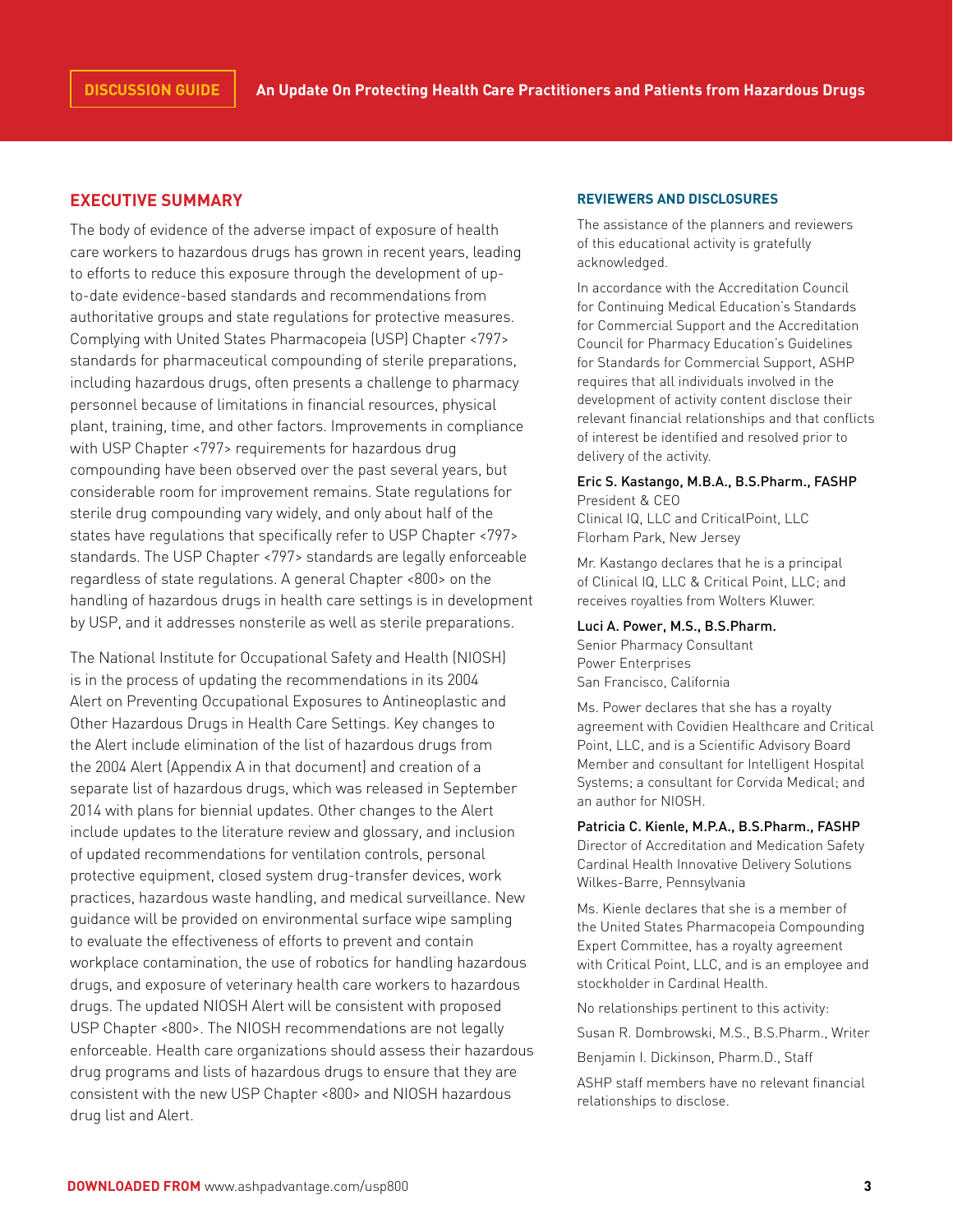# **CURRENT STATUS**

The safe handling of hazardous drugs has been a concern among health-system pharmacy personnel and others for decades. The issue was first formally addressed by ASHP in a technical assistance bulletin published in 1985, and it has come to the forefront again because of efforts by the United States Pharmacopeia (USP) to establish standards for proper handling of hazardous drugs in health care settings.<sup>1,2</sup> A section on hazardous drug compounding was added to USP Chapter <797> on pharmaceutical compounding of sterile preparations in 2008. This USP Chapter <797>, the 2006 ASHP Guidelines on Handling Hazardous Drugs, the 2004 National Institute for Occupational Safety and Health (NIOSH) Alert on Preventing Occupational Exposures to Antineoplastic and Other Hazardous Drugs in Health Care Settings, and other publicly-available documents were the foundation for the proposed USP general Chapter <800> on handling of hazardous drugs in health care settings.<sup>3,4</sup>

A nationwide survey of sterile compounding practices and rates of compliance with USP Chapter <797> standards by pharmacies has been conducted annually since 2011. The 719 respondents to the most recent (2014) survey were from 45 states, the District of Columbia, Puerto Rico, and several Canadian provinces.5

The majority (525, or 73%) of pharmacies participating in the 2014 survey were hospital-based.5 Respondents in other settings included 76 home infusion pharmacies (11%), 40 community pharmacies (6%), 23 clinic pharmacies (3%), and 23 nuclear pharmacies (3%). Six central fill/outsource providers, three outsourcing facilities registered with the Food and Drug Administration (FDA), three veterinary pharmacies, and one office-based pharmacy also participated in the survey. Two thirds (67%) of all 719 survey respondents

reported that they handle hazardous drugs.<sup>5</sup> A slightly higher percentage (71%) of the 525 respondents in hospital pharmacies handle hazardous drugs.

A variety of primary engineering controls, including a Class II biological safety cabinet (BSC) and compounding aseptic containment isolator (CACI), were used by survey respondents to prevent contamination of sterile preparations and protect health care workers and the environment from exposure to hazardous drugs.5 The most common approach was use of a combination of a laminar airflow workbench for nonhazardous drug compounding and a Class II BSC for hazardous drug compounding. A Class II BSC or CACI is required for compounding of sterile hazardous drugs, according to USP Chapter <797> and the proposed USP Chapter <800>.

In 2014, the self-reported rate of compliance with USP Chapter <797> requirements for pharmaceutical compounding of sterile preparations, which were implemented in 2003, was 81% among survey respondents.<sup>5</sup> The rate of compliance varied among settings from 80% in hospital pharmacies, 81% in clinic pharmacies, and 82% in nuclear pharmacies to 88% in home infusion pharmacies, 89% in community pharmacies, 91% in FDA-registered outsourcing facilities, and 92% in central fill/outsource providers. The rate of compliance among hospitals tended to be higher in larger facilities than in smaller ones. These compliance figures may be exaggerated because they were self-reported. The figures reflect a need for improvement.

Only about half of the states have regulations for sterile drug compounding that specifically refer to USP Chapter <797>.<sup>6</sup> Another couple of dozen states and the District of Columbia address sterile drug compounding but do not mention USP Chapter <797> in their regulations. Only a few states lack sterile compounding regulations.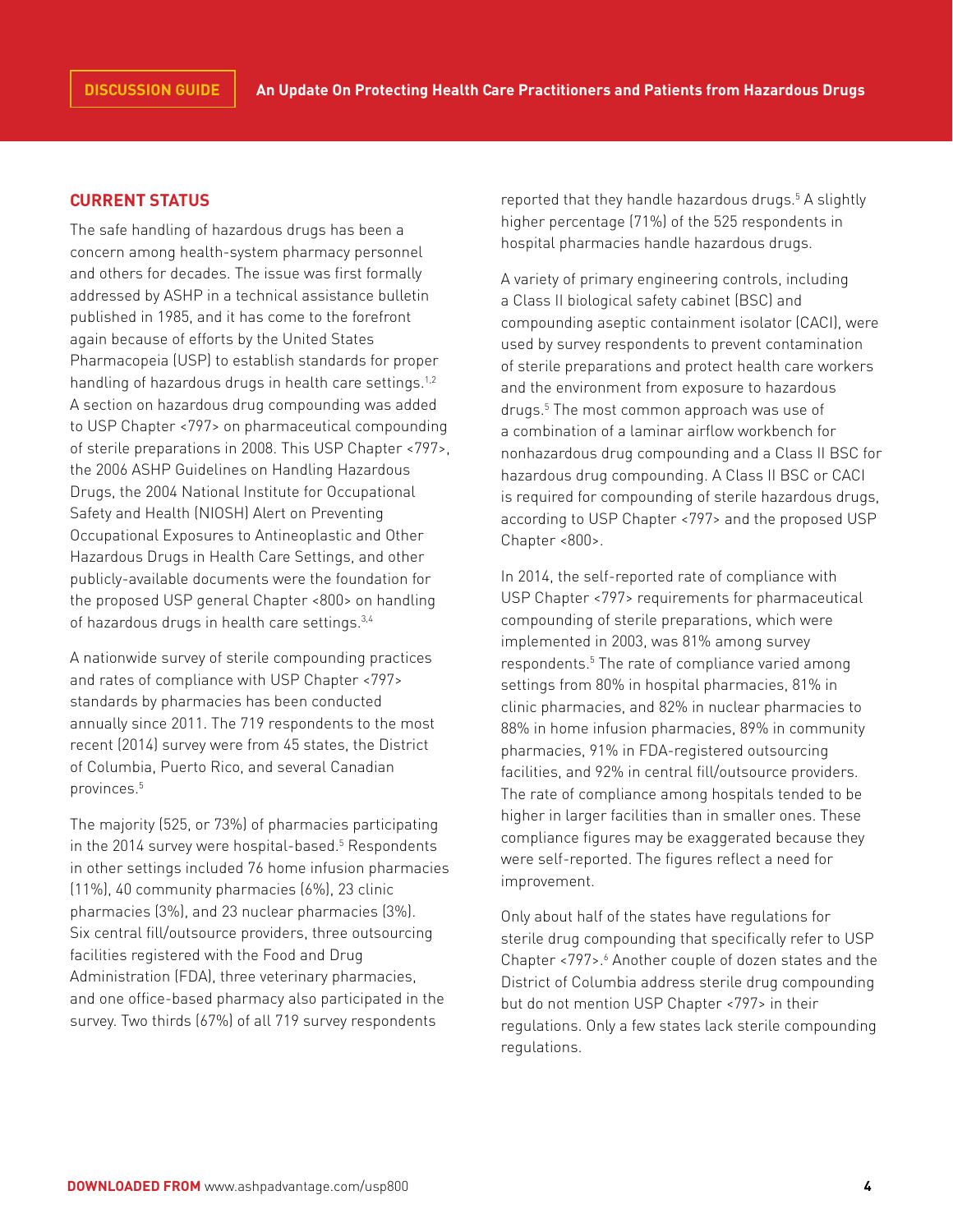Does your state have regulations for sterile drug compounding that specifically refer to USP Chapter <797>? If not, are there plans to develop such regulations? What factors hinder plans to promulgate regulations holding pharmacies accountable for meeting Chapter <797> standards?

Many state boards of pharmacy have focused their attention on sterile compounding in the past couple of years since the outbreak of fatal meningitis traced to contaminated injectable steroid products prepared by a compounding pharmacy in Massachusetts. Writing new regulations, updating standards, and conducting more rigorous inspections of pharmacies where sterile drug compounding takes place are among the recent actions taken by state boards of pharmacy around the country. In some states, the department of public health has been responsible for licensing and overseeing pharmacy operations in hospitals. The state boards of pharmacy are responsible for licensing the pharmacists who work in hospitals and inspecting pharmacy operations in other settings, including community, home infusion, and compounding pharmacies. Recently, state boards of pharmacy have been granted the authority to conduct inspections of hospitals, holding them accountable for meeting USP Chapter <797> standards. For example, the state boards of pharmacy in California, Florida, Minnesota, and Texas have been actively and aggressively conducting inspections and issuing sterile compounding licenses and notices of deficiencies to hospitals. These activities to improve the safety of sterile drug compounding will continue to increase, especially when USP Chapter <800> standards are implemented.

The rate of pharmacy compliance with USP Chapter <797> requirements for pharmaceutical compounding of sterile preparations increased from 73.9% in 2011

to 81.3% in 2014.<sup>5</sup> This change reflects the increased attention to patient safety issues associated with sterile drug compounding by state boards of pharmacy and others. The rate of compliance with USP Chapter <797> requirements for hazardous drug compounding increased a small amount from 71.3% to 75.4% over the same period, reflecting increased attention to health care worker and environmental safety. However, the rate in 2014 leaves much room for improvement.

Surveys of sterile compounding practices recently became part of the certification process for critical access hospitals participating in Medicare. Inadequate training of surveyors on standards for safe compounding practices has been identified as a shortcoming of this process.<sup>7</sup>

Written confirmation by compounding employees of reproductive age (male or female) that they understand the risks of handling hazardous drugs is required in USP Chapter <797>. This requirement ensures that pharmacies comply with federal Occupational Safety and Health Administration (OSHA) hazardous communication standards (i.e., right-to-know laws). In 2011, the rate of compliance with this requirement in hospital pharmacies was 23.9%.<sup>8</sup> In the 2014 survey, written confirmation was obtained in 42.3% of hospital pharmacies, a value that reflects a marked improvement, but further improvement is needed.<sup>5</sup>

According to USP Chapter <797>, hazardous drugs should be stored under negative pressure. However, this practice was reported by only 55% of hospital pharmacies participating in the 2014 survey.<sup>5</sup>

The rate of compliance among all survey respondents (i.e., including those in settings other than hospitals) with USP Chapter <797> requirements that employees who handle, dispose, or compound hazardous drugs must successfully complete a hazardous drug competency assessment prior to working with hazardous drugs and annually thereafter was 61.2% in 2014.<sup>5</sup> Thus, there is considerable room for improvement in the training of employees who handle hazardous drugs.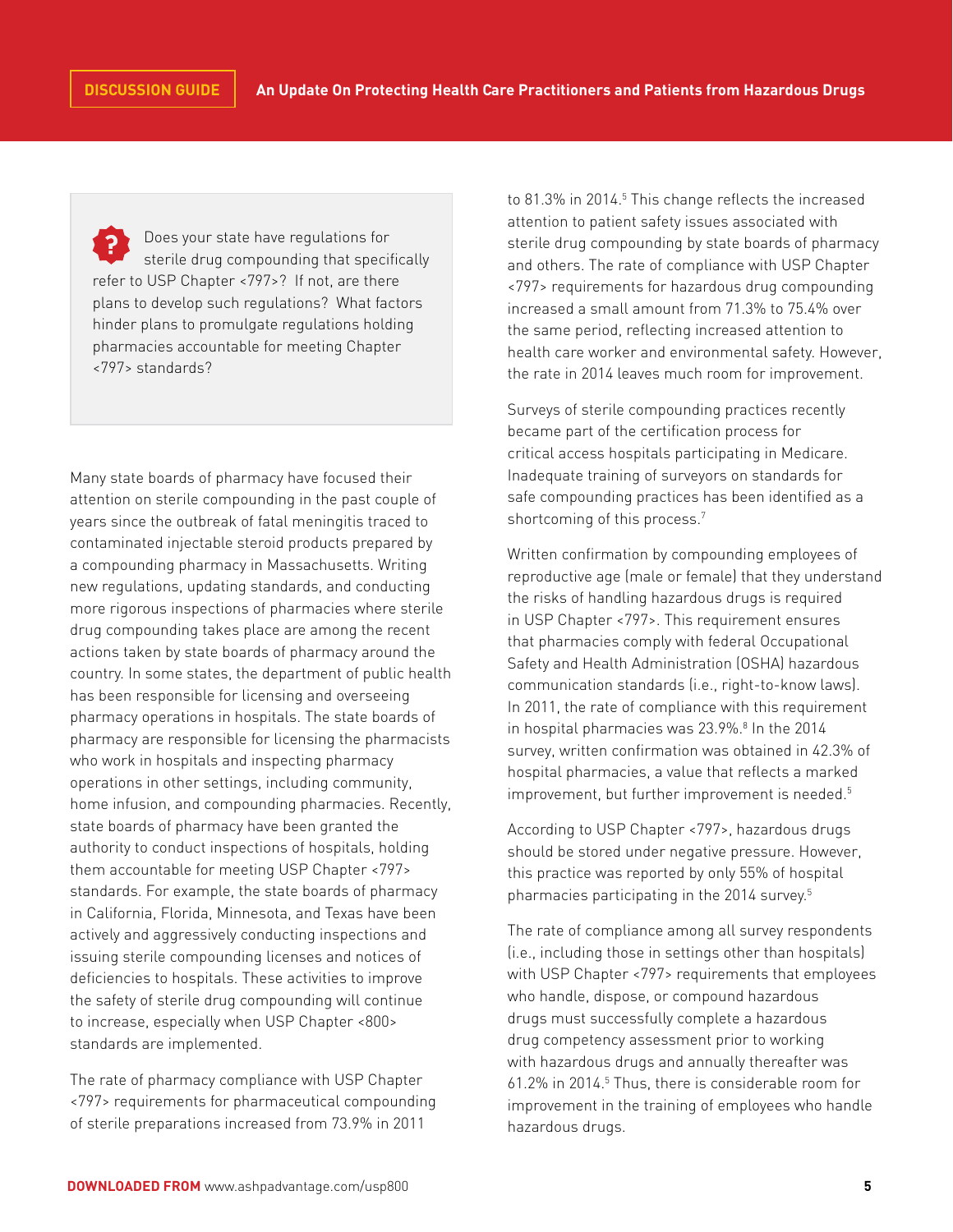Respondents to the 2014 survey of sterile compounding practices identified several barriers to compliance with USP Chapter <797> requirements (Table 1).<sup>5</sup> Financial and budget restrictions, physical plant limitations, and training and competency resource availability were the most common barriers. Lack of leadership support and knowledge were unexpected factors associated with difficulty complying.

# **TABLE 1.**

Primary Challenges to Compliance with USP Chapter <797> Requirements for Pharmaceutical Compounding of Sterile Preparations<sup>5,a</sup>

| <b>Barrier</b>                    | % of Respondents |
|-----------------------------------|------------------|
| Financial and budget restrictions | 27               |
| Physical plant limitations        | 21               |
| Training and competency           | 19               |
| resource availability             |                  |
| Time required                     | 16               |
| Compounding staff                 | 7                |
| resistance to change              |                  |
| Leadership lack of support        | 3                |
| Leadership lack of knowledge      | 2                |

a Challenges to compliance with USP Chapter <797> requirements for pharmaceutical compounding of sterile preparations were identified by 719 respondents to a 2014 survey of pharmacies in 45 states, the District of Columbia, Puerto Rico, and several Canadian provinces.

What barriers hinder the ability of your institution to comply with the hazardous drug handling requirements in USP Chapter <797> and in the proposed Chapter <800>? What steps could be taken to overcome these barriers?

# **REGULATION AND OVERSIGHT**

All standards in USP general chapters numbered less than 1000, including the standards for pharmaceutical compounding of sterile preparations in Chapter <797>, standards for pharmaceutical compounding of nonsterile preparations in Chapter <795>, and standards for the handling of hazardous drugs in health care settings in the proposed Chapter <800>, are legally enforceable regulations. They are not merely guidelines. The Centers for Medicare and Medicaid Services recently recognized the USP chapters related to sterile and nonsterile compounding as authoritative minimum standards of safe practice for critical access hospitals.<sup>9</sup>

State regulations governing sterile drug compounding vary widely and are subject to frequent change in many states.6 USP Chapter <797> standards (and the proposed Chapter <800> standards) are legally enforceable under the Federal Food, Drug, and Cosmetic Act, regardless of state regulations.

The terminology used in USP chapters has important nuances, with "shall" or "must" used in statements about requirements and "should" used for recommended practices. The process for developing USP Chapter <800> is lengthy, with multiple opportunities for input from stakeholders and several revisions by an expert committee. The first draft was published in the May-June 2014 issue of Pharmacopeial Forum. Feedback from stakeholders was incorporated into the draft, and a new proposed chapter based on this feedback was posted online December 1, 2014, with a public comment period ending May 31, 2015.<sup>2</sup> Once final revisions are made, the chapter will be published in the United States Pharmacopeia/National Formulary (USP/NF). Another 6 months or longer will elapse after publication of the chapter in the USP/NF before the standards become enforceable.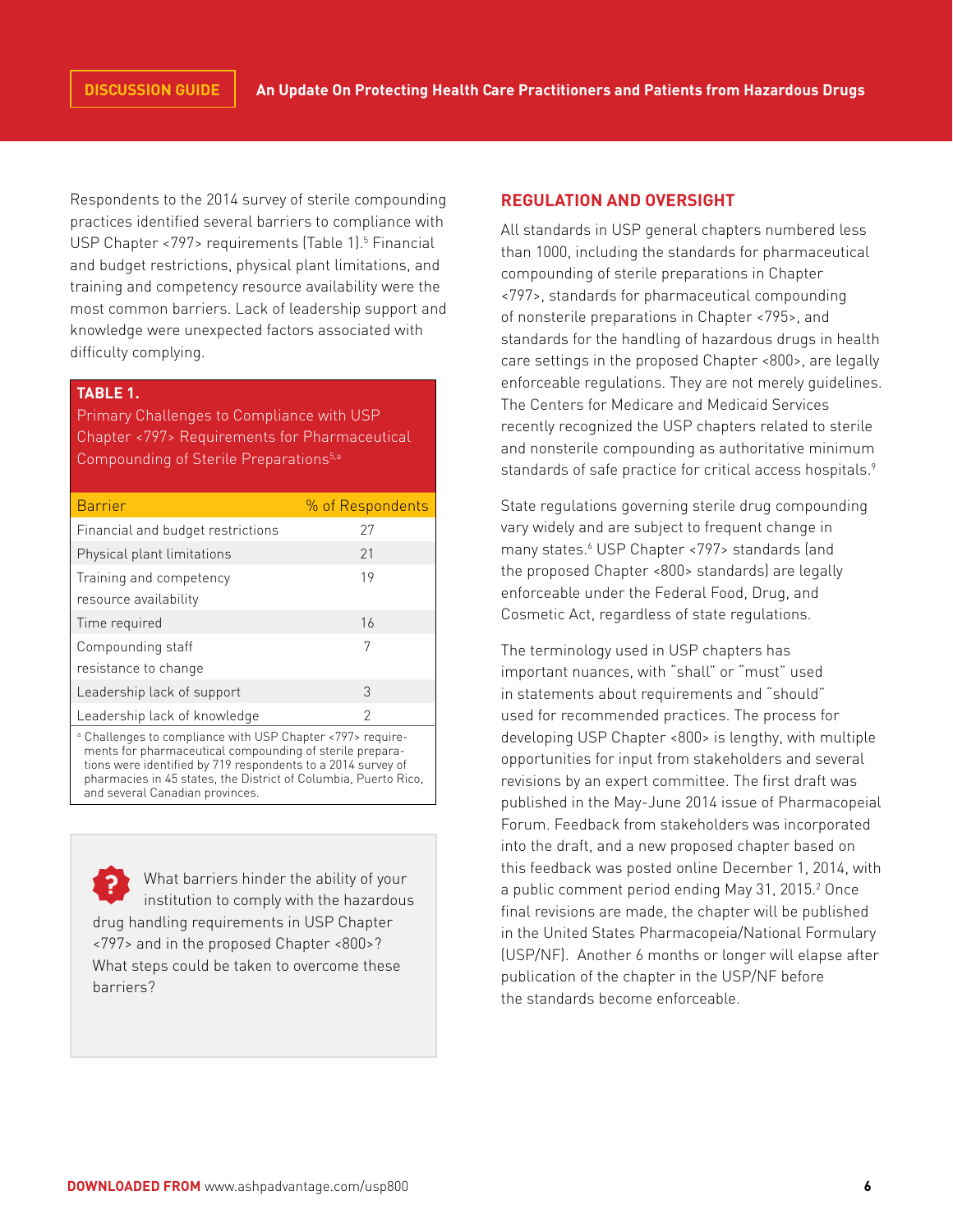#### **PROPOSED USP CHAPTER <800>**

The USP Chapter <797> standards address hazardous drug receipt, storage, and compounding in the pharmacy—processes involved in drug handling up until administration of the drug begins.<sup>10</sup> These standards are intended to protect pharmacy personnel from hazardous drug exposure. The scope of USP Chapter <800> is wider and encompasses processes beginning with receipt of the drug at the facility (e.g., the loading dock) through administration and disposal of the drug in various settings (e.g., oncology ward, ambulatory or specialty clinics, physician offices, surgical and procedural areas).<sup>2</sup> These standards are intended to protect patients and all of the personnel who come in contact with hazardous drugs in the facility (e.g., materials management and nursing personnel as well as pharmacy personnel).

Compliance with USP Chapter <797> requires compliance with all of the standards in the chapter, not just some of the standards. Compliance is analogous to listening to a symphony because all of the instruments in the orchestra are required for a successful performance. Selecting only certain musical instruments or "cherry picking" certain elements of the USP standards is inadequate. There is no such thing as partial compliance with USP Chapter <797> requirements. A facility is either in compliance or not in compliance.

The hazardous drug handling requirements in USP Chapter <797> address facilities (i.e., storage and compounding), personal protective equipment (PPE), staff orientation and training, and health care worker and environmental monitoring.<sup>10</sup> The proposed Chapter <800> contains a number of new requirements. It was developed by compiling hazardous drug handling requirements from USP Chapter <797> and other authoritative sources (e.g., NIOSH, ASHP, Oncology Nursing Society [ONS], OSHA), taking into consideration expert consensus and stakeholder input.

Protecting patients from hazardous drugs has been and will remain a goal of USP standards. Data are gradually emerging to demonstrate the short- and long-term effects of exposure of health care workers to hazardous drugs (e.g., genotoxicity, reproductive risks), although additional data are needed to quantify the impact. Registries of health care workers with harm attributed to hazardous drug exposure have been established in a few states (e.g., Washington state). According to USP Chapter <797>, hazardous drugs "shall be prepared under conditions that protect health care workers and others in preparation and storage areas."10 Protecting health care workers as well as patients from hazardous drugs also is among the USP Chapter <795> standards for pharmaceutical compounding of nonsterile preparations.<sup>11</sup> The proposed Chapter <800>, which encompasses both sterile and nonsterile hazardous drugs, emphasizes health care worker and environmental safety as well as patient safety.<sup>2</sup> The new USP Chapter <800> will complement but not replace Chapters <797> and <795>. Standards pertaining to hazardous drugs in Chapters <797> and <795> will be cross referenced with Chapter <800> instead of duplicating the standards. When proposed USP Chapter <800> is finalized, USP Chapters <797> and <795> will be harmonized (i.e., modified so that they are consistent) with Chapter <800>.

According to both USP Chapter <797> and proposed Chapter <800>, antineoplastic hazardous drugs requiring manipulation and hazardous drug active pharmaceutical ingredients must be stored separately from other inventory in a manner that prevents spillage or breakage if the container falls and contamination and health care worker exposure.<sup>2</sup> In the past, USP Chapter <797> stated that hazardous drugs should be stored in a negative-pressure room with external ventilation (i.e., exhausting of air through a highefficiency particulate air filter to the exterior of the building where contaminants are diluted with fresh air) and at least 12 air changes per hour. These conditions are required in proposed Chapter <800>, not merely strongly recommended as in the past in Chapter <797>.<sup>2</sup>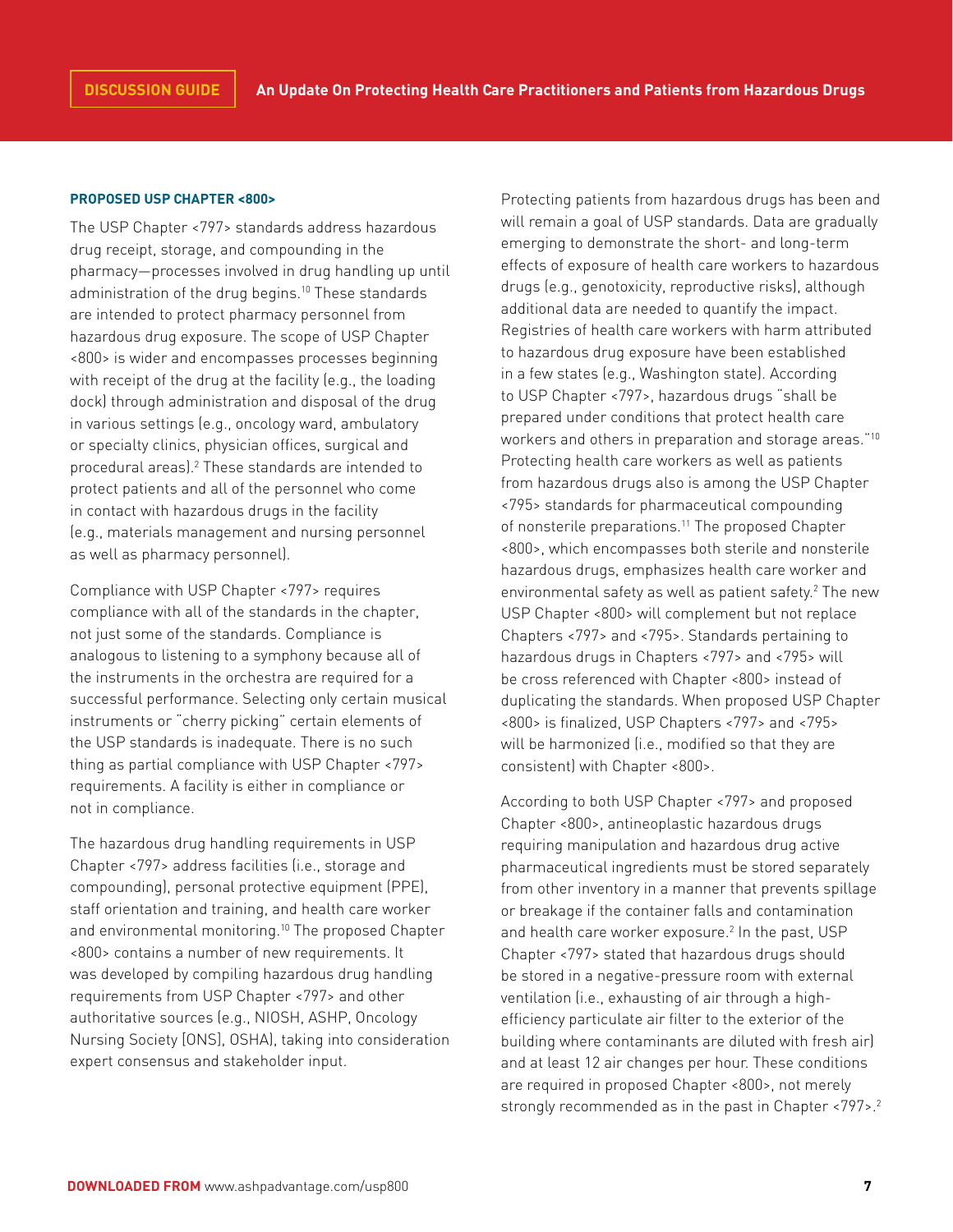This change reflects the fact that guidance documents addressing the storage of hazardous drugs have been available from other sources for a long time, so the feasibility of this requirement is well established.

According to USP Chapter <797>, sterile hazardous drug preparation must be performed in an environment with ISO Class 5 or better air quality (which is achieved using a primary engineering control, such as a Class II BSC or CACI) within a space with ISO Class 7 or better air quality that is physically separate from other activities (i.e., a clean room).<sup>10</sup> A negative-pressure room, with pressure monitoring and external ventilation is recommended in Chapter <797>. Proposed Chapter <800> goes further to require the use of ISO Class 5 air quality within an ISO Class 7 physically-separate negative-pressure space with external ventilation for hazardous drug preparation. $<sup>2</sup>$  Thus, what was</sup> recommended for hazardous drug preparation in Chapter <797> will be required in Chapter <800>.

An exemption to the recommendation to use a negativepressure room has been permitted in Chapter <797> for facilities that prepare a low volume of hazardous drugs if a closed system drug-transfer device (CSTD) is used, although the volume considered low is not defined.2 This exemption was eliminated from proposed Chapter <800> because of the potential for harm from contamination of health care workers and the work environment during even a small volume of compounding or storage or transport of hazardous drug components. Sterile hazardous drug preparation in a containment-segregated compounding area (C-SCA), such as a Class II BSC or CACI, in a clinic or satellite pharmacy instead of a clean room is permitted in proposed Chapter <800> for low- and medium-risk compounding if the product will be administered within 12 hours after preparation.2 This time frame (i.e., beyond-use time) accommodates concerns about microbiological sterility. The C-SCA must be a separate room with a Class II BSC or CACI, negative pressure, external ventilation, and at least 12 air changes per hour, but it does not need to have ISO Class 7 or

better air quality. The provision for a C-SCA instead of an ISO Class 7 negative-pressure clean room for compounding sterile hazardous drugs has not been permitted in Chapter <797>. The changes in proposed Chapter <800> represent a concession by allowing the use of a C-SCA as long as the room is under negativepressure and a short beyond-use time is assigned to the compounded sterile preparations.

According to proposed Chapter <800>, CSTDs should be used when compounding hazardous drugs (if the dosage form allows).<sup>2</sup> By contrast, these devices must be used when administering hazardous drugs (if the dosage form allows).

According to Chapter <797>, appropriate personal protective equipment (PPE) must be worn when handling hazardous drugs.<sup>10</sup> Many health care workers fail to perceive a need for PPE when using a CACI, but Chapter <797> states that requirements for wearing gowns and other garb should be followed unless the CACI manufacturer can provide written documentation based on validated environmental testing that any components of PPE are not required. This PPE exemption was intended only for the handling of nonhazardous drugs. To date, no manufacturer has demonstrated that PPE is not required when handling or compounding hazardous drugs. Proposed Chapter <800> requires proper PPE to be worn while preparing hazardous drugs in a CACI. Standards for PPE in proposed Chapter <800> depend on the function performed and an assessment of risk. When chemotherapy gloves are required, they must meet American Society for Testing and Materials (ASTM) standard D6978, which addresses the resistance of glove materials to permeation by chemotherapy drugs.2,12 The gloves must be sterile and powder-free to avoid contaminating the work area with powder and adsorbing hazardous drugs. Gowns must be disposable and shown through testing not to be permeable to hazardous drugs.2 Cloth gowns must not be worn because they can allow permeation of and skin exposure to hazardous drugs.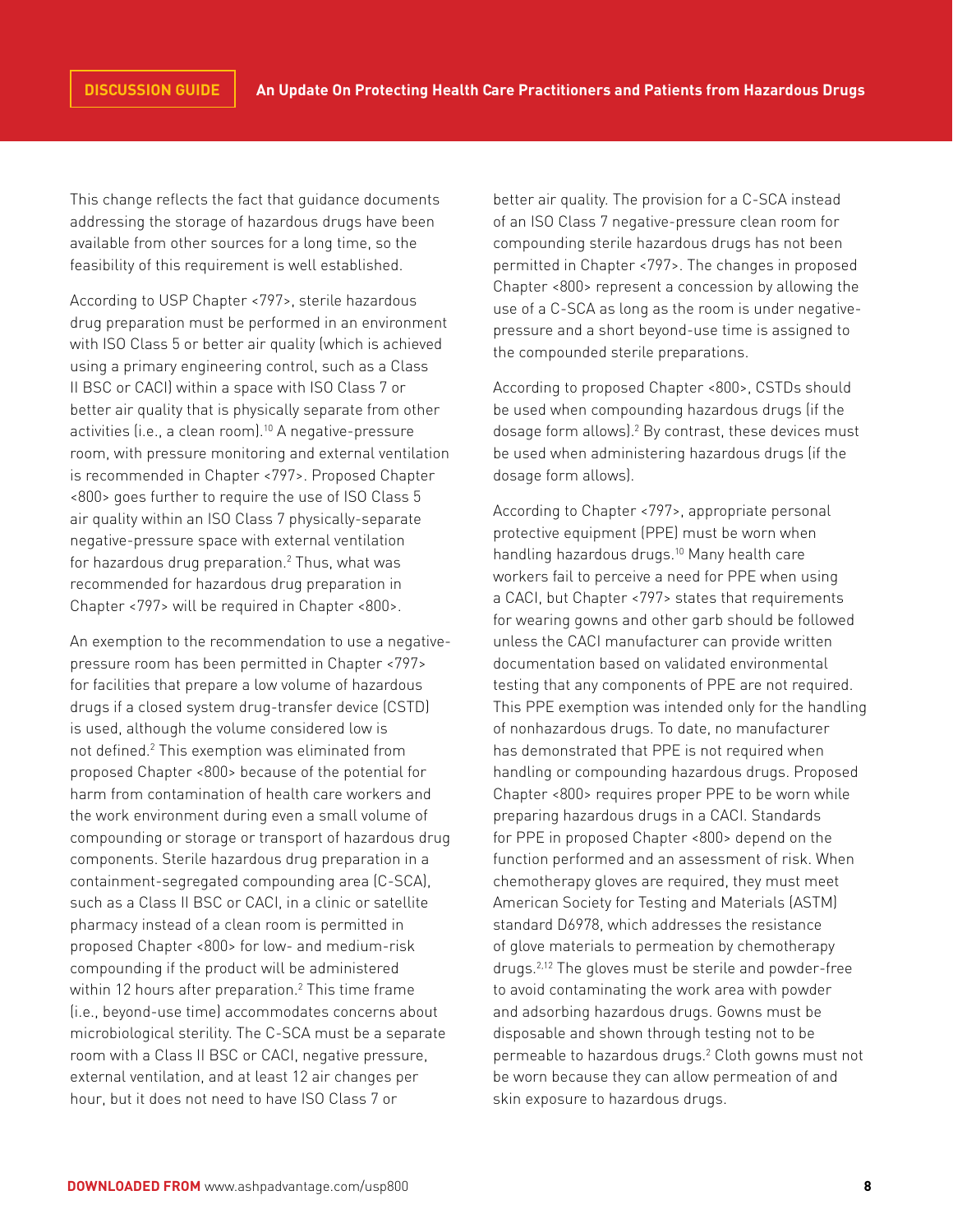#### **FACILITY DESIGN**

The key elements of facility design in health care organizations where sterile hazardous drugs are prepared include the use of a National Sanitation Foundation 49 certified Class II BSC or CACI that meets Controlled Environment Testing Association requirements and is located in a separate room under negative pressure, with external ventilation and the appropriate number of air changes per hour (12 for a C-SCA and 30 for an ISO Class 7 clean room). Use of these elements with appropriate PPE and environmental monitoring can protect health care workers, the environment, and patients from hazardous drugs.

A common facility design used in the inpatient pharmacy setting for hazardous drug preparation involves a positive-pressure ISO Class 7 anteroom with two adjoining ISO Class 7 buffer rooms, one under positive pressure for nonhazardous drugs and the other under negative pressure for hazardous drugs (Figure 1).2 A common facility design used for hazardous drug preparation in oncology clinics has a positive-pressure ISO Class 7 anteroom, with a single adjoining ISO Class 7 negative-pressure buffer room for hazardous drug preparation (Figure 2). Once Chapter <800> becomes enforceable, a third facility design that could be used for compounding hazardous drugs in an inpatient C-SCA within an ISO-unclassified environment (i.e., the non-ISO classified clean room environment in proposed Chapter <800>) involves establishing a perimeter line around the ISO Class 5 containment-primary engineering control (Figure 3). This line creates a segregated compounding area so that hazardous drug preparation activities are separated from other types of activity conducted in a negative-pressure room.

The facility design must be taken into consideration when establishing policies and procedures for PPE. For example, two pairs of shoe covers must be worn in a negative-pressure buffer room where hazardous drugs are compounded, according to proposed USP Chapter <800>.2 One pair of shoe covers is removed before leaving the hazardous drug buffer room to prevent the spread of hazardous drug contamination from the floor of the buffer room to spaces outside the buffer room.

# **Figure 1**

A common facility design for sterile hazardous drug preparation in an inpatient pharmacy setting<sup>a</sup>



# **Figure 2**

A facility design for sterile compounding of hazardous drugs in an oncology clinic<sup>a</sup>



# **Figure 3**

A facility design for preparing sterile hazardous drugs using a containment-primary engineering control (C-PEC) within a containment-segregated compounding area (C-SCA) in an ISO-unclassified environmenta



*a Arrow indicates the direction of air flow. Source = reference 2.*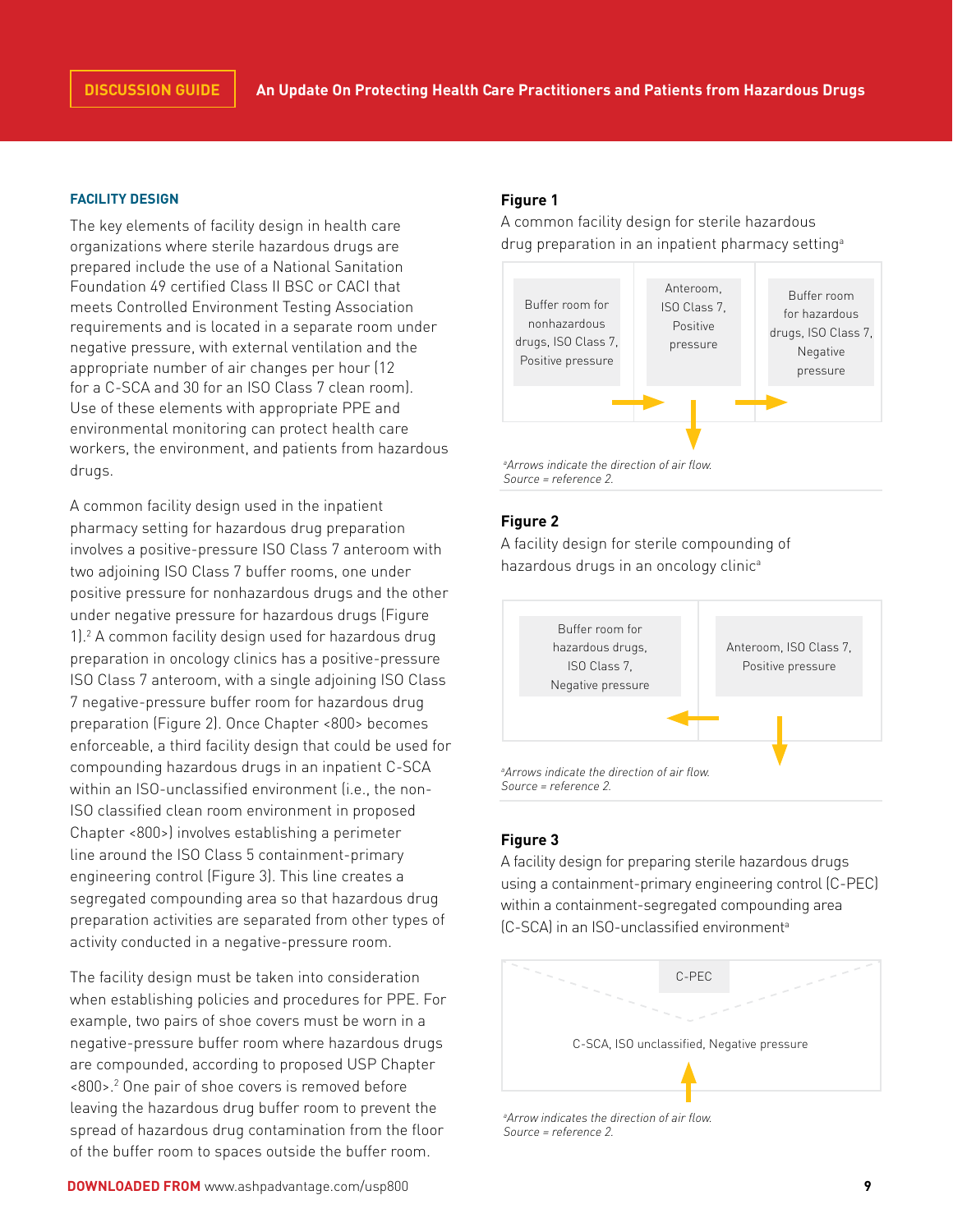# **NATIONAL INSTITUTE FOR OCCUPATIONAL SAFETY AND HEALTH ALERT**

In 2004, NIOSH released an Alert on preventing occupational exposures to antineoplastic and other hazardous drugs in health care settings.<sup>4</sup> The document was the result of an extensive 4-year writing, review, and revision process by the nearly 40 members of the NIOSH Hazardous Drug Safety Working Group and additional stakeholders, including practitioners, academicians, representatives from pharmaceutical and equipment manufacturers, regulatory authorities, members of various organizations (e.g., ASHP, ONS, American Nurses Association) and labor unions. The 2004 Alert was subject to both internal NIOSH review and external review.

The 2004 Alert provides criteria for defining hazardous drugs, a list of examples of hazardous drugs (Appendix A of the Alert), and recommendations for safe handling of these agents. The hazardous drugs list in Appendix A of the Alert was compiled from information provided by four institutions that had generated lists of hazardous drugs for their respective organizations. The Pharmaceutical Research and Manufacturers of America also submitted a list. These lists were not reviewed against the NIOSH hazardous drug criteria at that time, but all drugs on the current NIOSH hazardous drug list have been reviewed since then using the criteria.

A revision of the Alert is in development, with plans to release it in late 2015 after extensive internal and external review and revision by NIOSH. The updated Alert will not include a hazardous drugs list. To provide a current list of hazardous drugs in a timely manner, NIOSH developed an independent review process to update the list biennially, resulting in a separate guidance document.13 The list of hazardous drugs is updated based on evaluation of data for new FDAapproved drugs and drugs with new FDA warnings. The list revision process is conducted by expert reviewers with input from stakeholders. Final decisions about additions to and deletions from the list are made by

NIOSH. The review process for the NIOSH list of hazardous drugs is described in the Federal Register.<sup>14</sup> The 2014 NIOSH list of antineoplastic and other hazardous drugs in healthcare settings is available on the NIOSH website.13 This ongoing review process and stand-alone guidance document allow the omission of Appendix A from the update to the NIOSH Alert.

The criteria (i.e., characteristics) used by NIOSH to define a hazardous drug (Figure 4) are based on a definition developed by ASHP in 1990 that was subsequently amended and adopted by NIOSH in 2004.15 Exposure to mutagens, carcinogens, and teratogens has been a concern for a long time. Many agents recently added to the list of hazardous drugs are reproductive toxins (formerly classified in FDA pregnancy category D or X before the agency modified its approach to providing pregnancy, lactation, and reproductive information in product labeling), and many of these agents are commonly used in clinical practice (e.g., clonazepam, finasteride, fluconazole, paroxetine, warfarin).<sup>16</sup>

Exposure to genotoxins is a concern for health care workers. Genotoxicity, as exhibited by mutagenic changes in cells caused by antineoplastic drugs, was one of the earliest signs of occupational exposure studied in health care workers. In a landmark study published in 1979, Falck and colleagues used the then newly-developed Ames test to measure mutagens in the urine of oncology nurses.<sup>17</sup> Genotoxicity was the primary criterion for defining hazardous drugs in the 1990 ASHP Technical Assistance Bulletin on Handling Cytotoxic and Hazardous Drugs in Hospitals.15 In modifying the 1990 ASHP criteria for defining hazardous drugs, NIOSH noted that when evaluating mutagenicity for potentially hazardous drugs, responses from multiple test systems are needed before precautions can be required for handling such drugs.<sup>4</sup>

All drugs cause toxicity but some drugs cause organ toxicity at low doses, and these agents are included in the NIOSH list of hazardous drugs.4 To assist in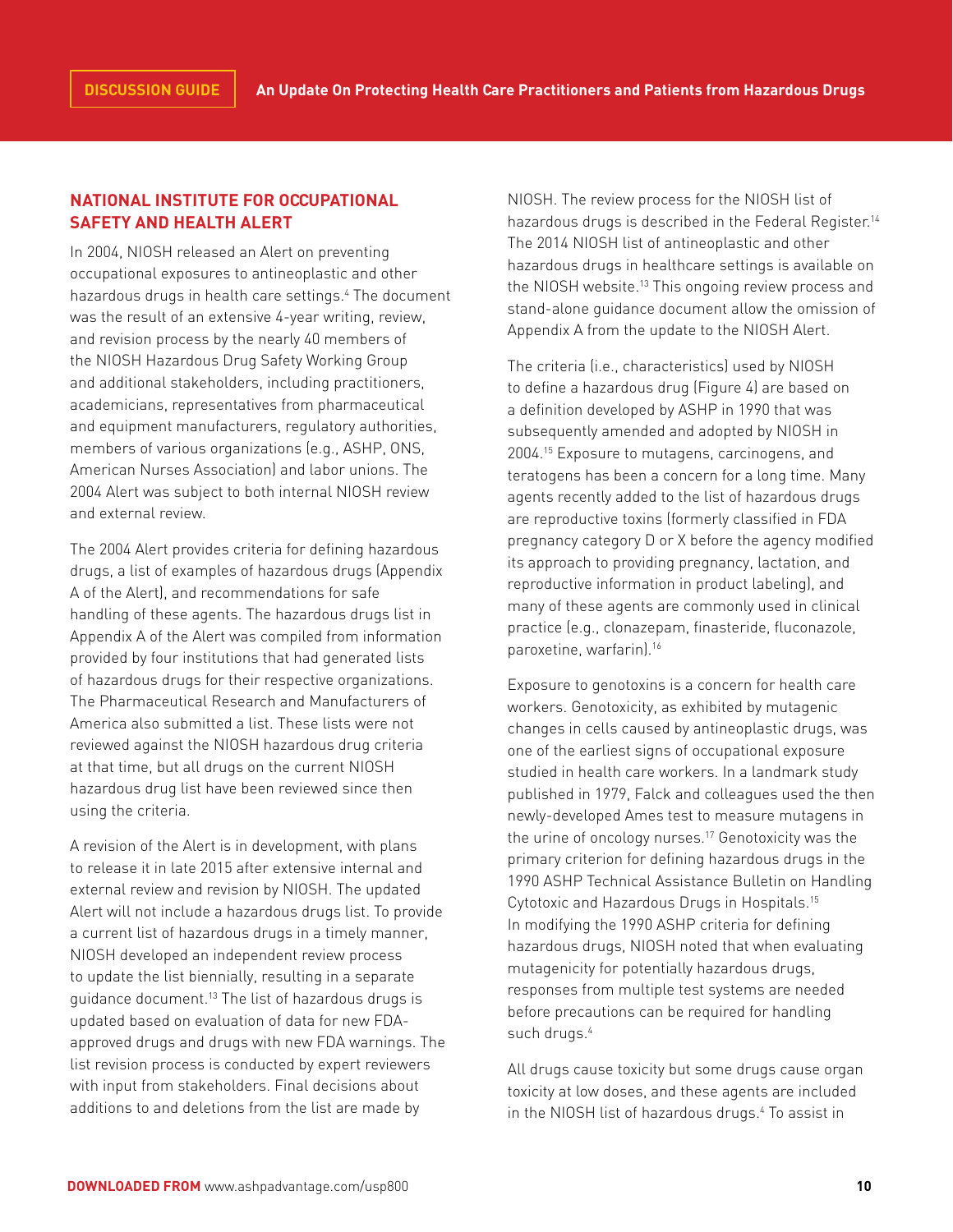#### **Figure 4.**

# NIOSH 2004 Characteristics of Hazardous Drugs<sup>4,a</sup>

- Carcinogenicity
- **Teratogenicity or other developmental toxicity**<sup>b</sup>
- **Reproductive toxicity**<sup>b</sup>
- **Organ toxicity at low doses**<sup>b</sup>
- **Genotoxicity<sup>c</sup>**

#### Structure or toxicity of a new drug similar to that of established drugs previously classified as hazardous

a Drugs with one or more of these characteristics in humans or animals are considered hazardous.

b All drugs have toxic side effects, but some exhibit toxicity at low doses. The level of toxicity reflects a continuum from relatively nontoxic to production of toxic effects in patients at low doses (e.g., a few milligrams or less). For example, a daily therapeutic dose of 10 mg/day or a dose of 1 mg/kg per day in laboratory animals that produces serious organ toxicity, developmental toxicity, or reproductive toxicity has been used by the pharmaceutical industry to develop occupational exposure limits (OELs) of less than 10 μg/m<sup>3</sup> after applying appropriate uncertainty factors. OELs in this range are typically established for potent or toxic drugs in the pharmaceutical industry. Under all circumstances, an evaluation of all available data should be conducted to protect health care workers.

c In evaluating mutagenicity for potentially hazardous drugs, responses from multiple test systems are needed before precautions can be required for handling such agents. The Environmental Protection Agency evaluations include the type of cells affected and in vitro versus in vivo testing.

interpreting the "low dose" description, the NIOSH Hazardous Drug Safety Working Group cited a series of publications authored by pharmaceutical industry toxicologists describing industry "performance" practices defining "low-dose" effects.<sup>4</sup> In the pharmaceutical industry, occupational exposure limits based on laboratory animal toxicity are typically established for potent or toxic drugs.4 The low-dose criterion for organ toxicity in the definition of hazardous drugs (a daily therapeutic dose of 10 mg/day or a dose of 1 mg/kg/day in laboratory animals) is used as a benchmark.4

# **2014 NIOSH LIST OF HAZARDOUS DRUGS**

Table 1 in the 2014 NIOSH list of hazardous drugs comprises antineoplastic drugs, including those with manufacturers' safe handling guidance (MSHG), which usually is found in section 16 of the FDA-approved manufacturer's package insert.<sup>13</sup> Conjugated monoclonal antibody products that contain antineoplastic drugs (e.g., ado-trastuzumab emtansine, brentuximab vedotin) are included in this list based

on their American Hospital Formulary Service (AHFS) pharmacologic-therapeutic classification as 10:00 antineoplastic agents and the MSHG warning in section 16 of the FDA-approved product labeling noting that they require special handling and disposal as anticancer drugs.

Table 2 in the 2014 NIOSH list of hazardous drugs presents non-antineoplastic drugs that meet one or more of the NIOSH criteria for a hazardous drug, including those with MSHG.<sup>13</sup> Ganciclovir, for example, is classified among AHFS 8:18:32 nucleosides and nucleotides, but it has an MSHG because the manufacturer considers the drug a potential teratogen and carcinogen in humans, which are two of the NIOSH criteria for defining hazardous drugs.

Table 3 in the 2014 NIOSH list of hazardous drugs includes non-antineoplastic drugs that primarily have adverse reproductive effects.<sup>13</sup> This table will be updated when FDA implements its pregnancy and lactation labeling rule omitting the pregnancy letter categories A, B, C, D, and X in 2015.<sup>16</sup> Table 4a lists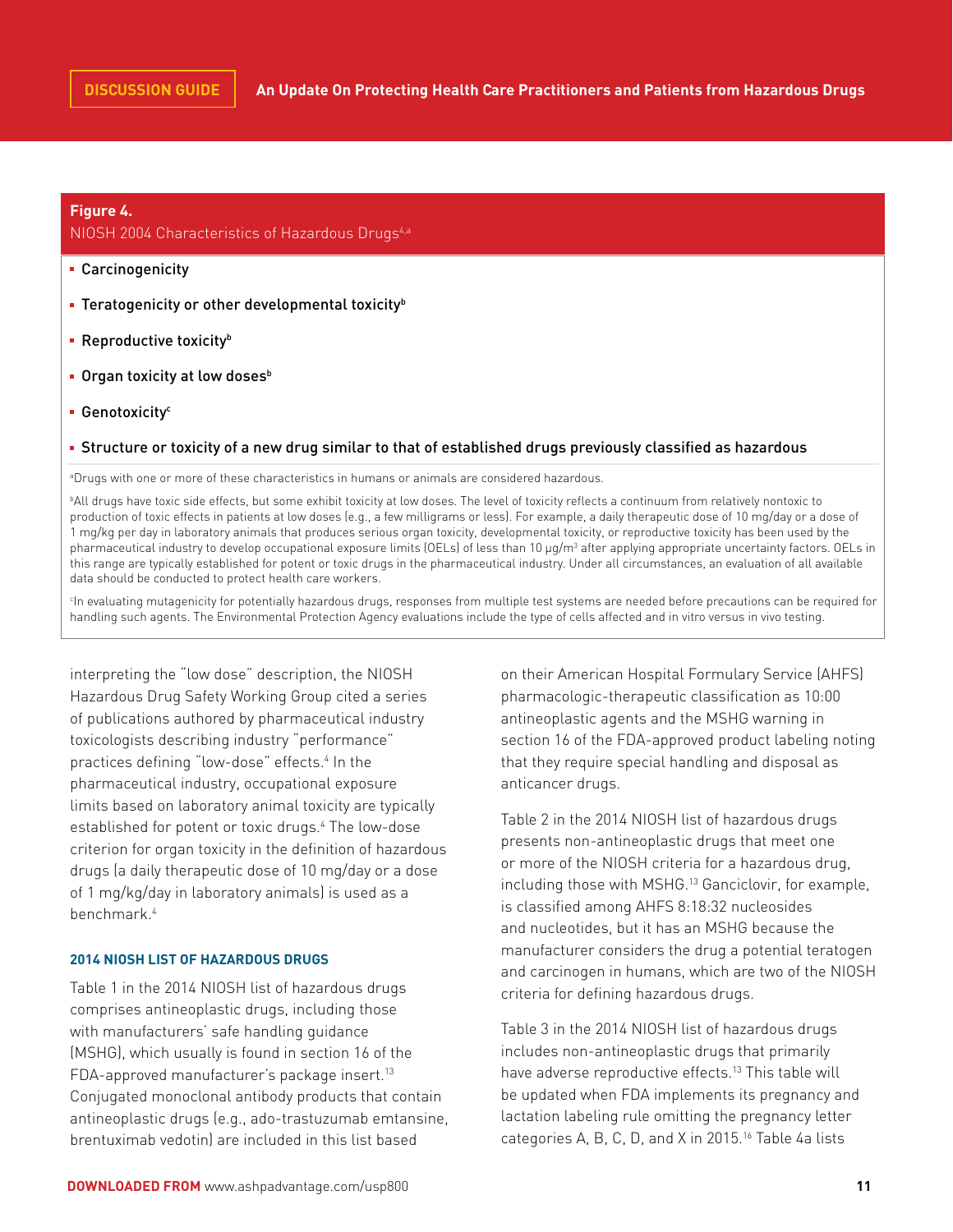drugs deleted from the 2004 list (e.g., the antiviral agent vidarabine) because the NIOSH review panel determined that the drugs do not meet the NIOSH hazardous drug criteria. Table 4b lists only tetracycline, a drug deleted from the 2012 list on the basis of stakeholder comments.

Table 5 in the 2014 NIOSH list of hazardous drugs provides abbreviated guidance for the use of PPE (gloves, protective gown, and eye and respiratory protection) and ventilated engineering controls for working with hazardous drugs in health care settings.<sup>13</sup> Recommendations for numerous possible scenarios with various drug formulations (e.g., tablets, capsules, liquids, powders), routes of administration (e.g., oral, inhalation, topical, injection), and actions (e.g., compounding, administering) are described. More detailed information on safe handling practices is available in the NIOSH 2004 Alert and proposed USP Chapter <800>.

The updated NIOSH Alert will be harmonized with proposed USP Chapter <800> and will include recommendations found in Table 5 in the 2014 NIOSH list of hazardous drugs. The containment requirements (e.g., use of primary engineering controls, PPE, and work practices) proposed in USP Chapter <800> must be followed for antineoplastic hazardous drugs that require manipulation and when handling hazardous drug active pharmaceutical ingredients appearing on the 2014 NIOSH list.<sup>2</sup> However, final antineoplastic hazardous drug dosage forms that do not require manipulation other than counting (e.g., tablets that are not crushed, capsules that are not opened) may not be subject to these containment requirements unless required by the manufacturer if the entity performs an assessment of risk and determines alternative containment strategies. An assessment of risk may be performed for dosage forms of other hazardous drugs (i.e., non-antineoplastic hazardous drugs in Table 2 of the 2014 NIOSH list of hazardous drugs, non-antineoplastic hazardous drugs with primarily adverse reproductive effects in Table 3 of the 2014 NIOSH list of hazardous drugs) to determine appropriate containment strategies and work practices

that protect the environment and health care workers from exposure. Annual reassessment of the risk of hazardous drug exposure is recommended by NIOSH to ensure that proper workplace protections are provided and followed.

#### **NEW INFORMATION**

The updated NIOSH Alert will include new evidence from the large volume of literature published since 2004 on surface contamination of the workplace with hazardous drug residue, health care worker exposure to hazardous drugs, and adverse health effects from that exposure. A substantial amount of research on worker exposure, including the measurement of hazardous drugs in the urine of exposed workers, has been conducted in the intervening years, primarily in Europe, Japan, and Canada and to a lesser extent in the United States. The lack of research in the United States presents a challenge when attempting to develop evidence-based guidelines for handling hazardous drugs.

Some of the new literature on hazardous drugs addresses exposure of home health care workers, patients, family members, and the environment in the home care setting. Handling of oral chemotherapy and proper disposal of contaminated human waste and linens are among the issues addressed in recent years. The NIOSH maintains a website with an **online** [bibliography of published articles](http://www.cdc.gov/niosh/topics/antineoplastic/) on occupational exposure to antineoplastic drugs and other hazardous drugs that is organized by topic and a second website with links to all NIOSH documents on hazardous drug exposures in health care. These websites and other resources on the handling of hazardous drugs are listed in the Appendix to this discussion guide.

The updated NIOSH Alert will provide recommendations for ventilation controls, PPE, CSTDs, work practices (e.g., drug receipt, storage, and manipulation techniques), and hazardous waste handling. These recommendations will be consistent with USP Chapter <797> for sterile compounding and proposed Chapter <800>, and readers of the Alert will be referred to the USP chapters for specific details.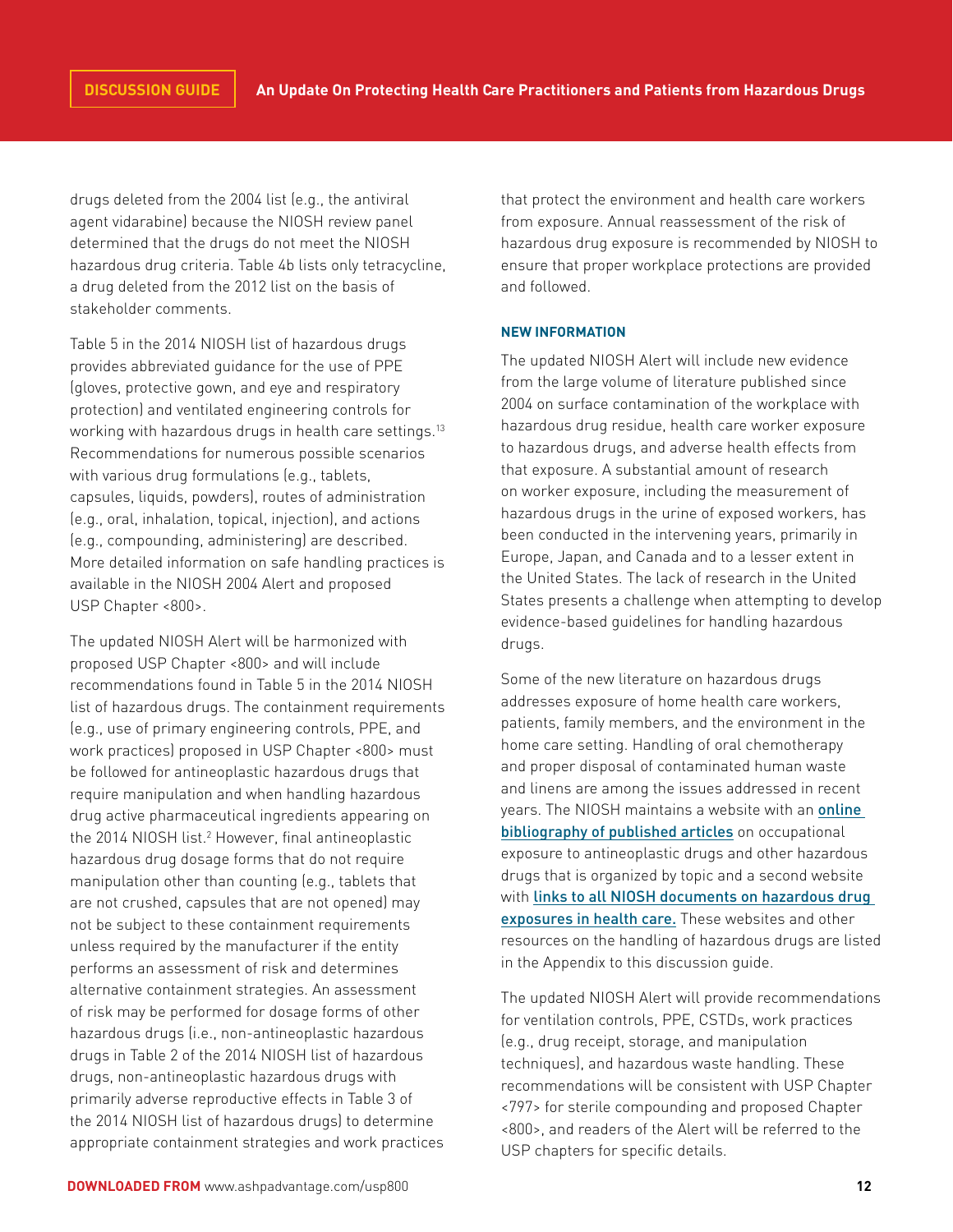The recommendations for PPE in the updated Alert will be harmonized with Table 5 in the 2014 NIOSH list of hazardous drugs as well as USP Chapter <797> and proposed Chapter <800>. The updated Alert will discuss the differences between the ASTM standards for chemotherapy gloves (D6978) and the general ASTM standard for resistance of protective clothing materials to permeation (ASTM F739), which may be used for protective gowns.12,18,19 Guidance also will be provided on the use of gloves when handling solid oral and liquid non-antineoplastic hazardous drugs.

In the 2004 NIOSH Alert, the term "closed system drug-transfer device" was created as a generic term to describe the single device that was approved by FDA at that time for compounding hazardous drugs. In the Alert glossary, this device was defined as a drug transfer device that mechanically prohibits the transfer of environmental contaminants into the system and the escape of hazardous drug or vapor concentrations outside the system.4 The acronym CSTD has been widely used in the literature, but it does not appear in the 2004 Alert. Considerable confusion has surrounded the interpretation of the NIOSH definition of the device. In response to an inquiry from European researchers about how their drug preparation system compares with the definition, NIOSH explained that "the Alert's glossary was not really intended to be a specification guide for equipment design criteria. Rather, we sought to identify the desired function that the defined piece of equipment should provide. In the case of the CSTD, the intended function was to preserve the sterility of the product while preventing the escape of a hazardous drug, in whatever form it may exist, into the surrounding environment."<sup>20</sup> According to NIOSH, "one of the problems with a definition that is not clearly based on performance criteria but rather implies a specific construction or design is that such definition will exclude other technical solutions with the same or better performance according to the specified criteria."20 No performance standard for the definition of CSTD has been developed by NIOSH or any other organization, including FDA. However, NIOSH has

created a test protocol using a surrogate to measure CSTD performance in a uniform test system. The document has undergone multiple internal and external reviews. Once the responses to the reviews have been considered, NIOSH will release the document for public comment.

Organizational decisions about selecting commerciallyavailable CSTD products should be based primarily on effectiveness. However, input from nursing and pharmacy staff as well as other users of these products should be considered because different products or components may be preferred in different work settings,

The updated NIOSH Alert will provide guidance on all work practices addressed in the 2004 document based on recent research. For example, hazardous drug vials often arrive from the manufacturer with drug residue on the outside of the vial.<sup>21,22</sup> In the past, pharmacy personnel have attempted to leverage their purchasing power and made grassroots efforts to place pressure on manufacturers to clean the vials prior to shipping, but recent drug shortages have reduced the opportunity to exert such leverage and limited the effectiveness of these grassroots efforts. Several manufacturers now provide vials covered in a plastic sheath, which reduces not only the transfer of contamination to health care workers and the environment but improves resistance of the vial to breakage. Research on cleaning techniques for contaminated vials without sheaths has found no procedure or cleaning solution to be highly effective.<sup>23,24</sup>

Limited data are available from research conducted in the United States on improving work practices to contain contamination and prevent exposure of health care workers and patients because this research is costly with little financial return on investment. A recent review of the literature on safe handling of hazardous drugs identified only 16 papers originating from North America but 55 papers from Europe, which confirms that the United States is not at the forefront of this research.<sup>25</sup> The authors did not evaluate the reasons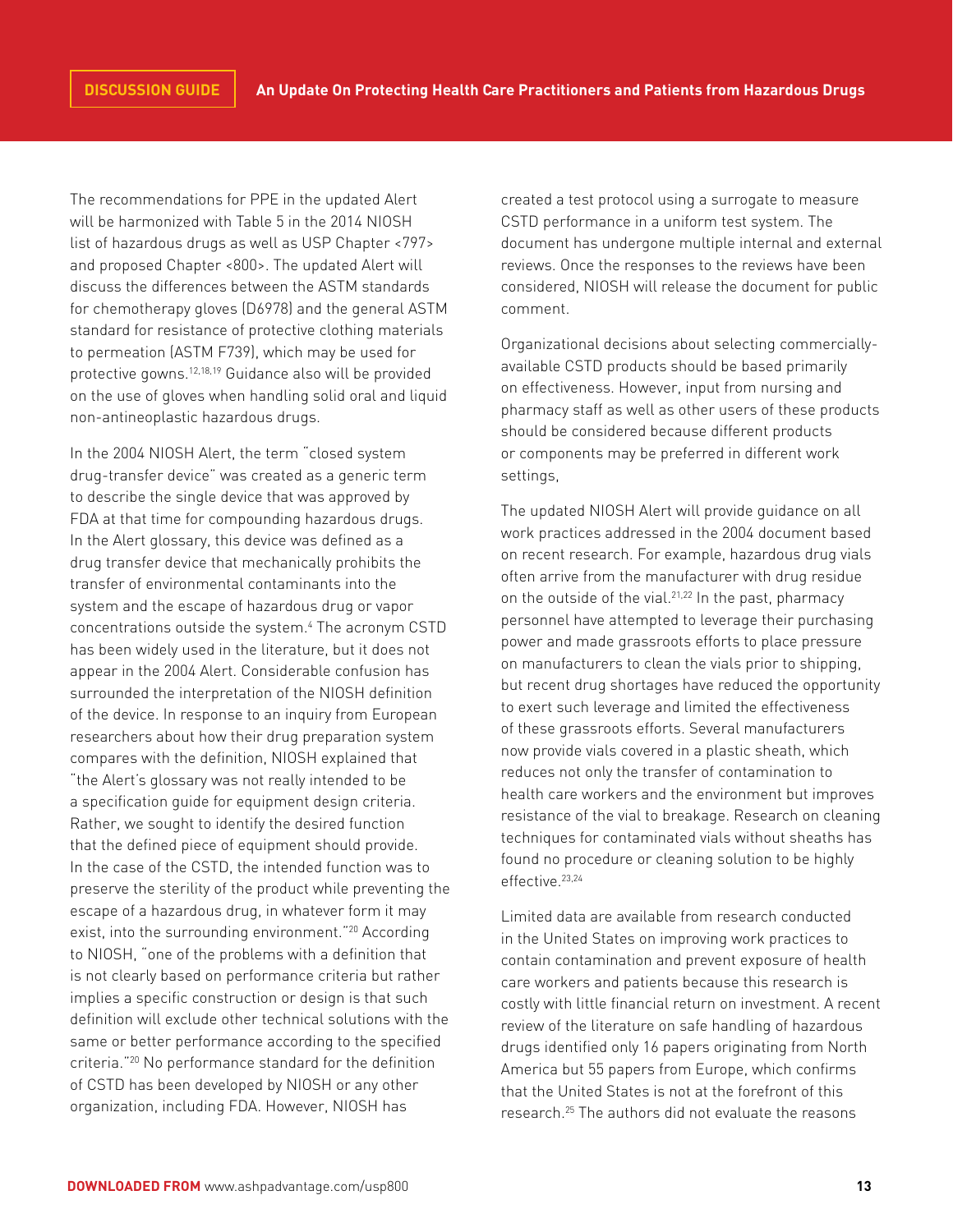for this disparity, but they noted that European work practices differ from those in North America and called for studies in North America to identify ways to best protect workers from occupational exposure to hazardous drugs. The updated NIOSH Alert will address problems related to work practices, present relevant research findings, and examine potential risk mitigation strategies related to work practices.

The hazardous waste handling information in the updated Alert will include relevant state and federal regulations and health care industry best practices. Because the current Environmental Protection Agency (EPA) regulations based on the Resource Conservation and Recovery Act (RCRA) of 1976 have not been significantly updated in more than 30 years, many drugs on the NIOSH hazardous drug list, especially newer agents used to treat cancer (drugs commonly known as "chemotherapy"), are at least as hazardous as those originally placed on the EPA P list and U list of hazardous chemicals.<sup>26</sup> Although the RCRA does not require hazardous waste disposal using specific color-coded containers, colors have been adopted by waste management services for practical purposes to make the process easier for facilities with large numbers of employees. The updated Alert will provide what are considered usual and customary terms for hazardous waste disposal.

Medical surveillance information in the updated NIOSH Alert will be harmonized with the proposed USP Chapter <800> and the 2012 NIOSH workplace solutions document on medical surveillance for health care workers exposed to hazardous drugs.<sup>27</sup> A substantial amount of surveillance work on reproductive risks from exposure to hazardous drugs has been performed by NIOSH in the past 10 years.<sup>28,29</sup> Most of the work was conducted in nurses because of the large female population of these health care professionals. The updated Alert will reflect the findings from this research.

New guidance will be provided in the updated NIOSH Alert for cleaning of work surfaces and the use of environmental surface wipe sampling (i.e., the physical

retrieval of drug residue from a work surface for testing) to evaluate the effectiveness of efforts to prevent environmental contamination and work practices to deactivate hazardous drugs or decontaminate work surfaces. Assays are now available to identify and quantify numerous antineoplastic drugs.<sup>30</sup> Several companies market wipe sampling kits that include directions, collecting material, reagents, and shipping containers.30 Drug assays are available that may be performed on a single wipe sample for a panel with a limited number of hazardous drugs, allowing a facility to conduct environmental surface wipe sampling and monitor for hazardous drug surface contamination. Although assays are not available for all hazardous drugs, information on the level of contamination with "marker" drugs in the panel may reflect the level of contamination with other hazardous drugs and the effectiveness of work practices to prevent and remove contamination. There are no accepted occupational exposure limits for hazardous drugs, but monitoring allows a baseline level of contamination to be established and the effectiveness of cleaning agents and work practices to be evaluated.

Many researchers have investigated the efficacy of various cleaning agents using surface wipe sampling, and some manufacturers of cleaning agents have tested their products for hazardous drug deactivation, removal, or both.<sup>31</sup> Most cleaning agents tested do not necessarily deactivate a hazardous drug. They may, however, contain surfactants and other ingredients that remove hazardous drug contaminants. Cleaning products that have been shown to be effective for removing hazardous drug contaminants from work surfaces should be used for cleaning work surfaces where hazardous drugs are handled in addition to the disinfectants needed in sterile compounding areas. The updated NIOSH Alert will be harmonized with proposed USP Chapter <800>, identify new cleaning agents and surface wipe sampling methods, and address criteria for assessing the efficacy of analytical laboratories providing wipe sampling kits.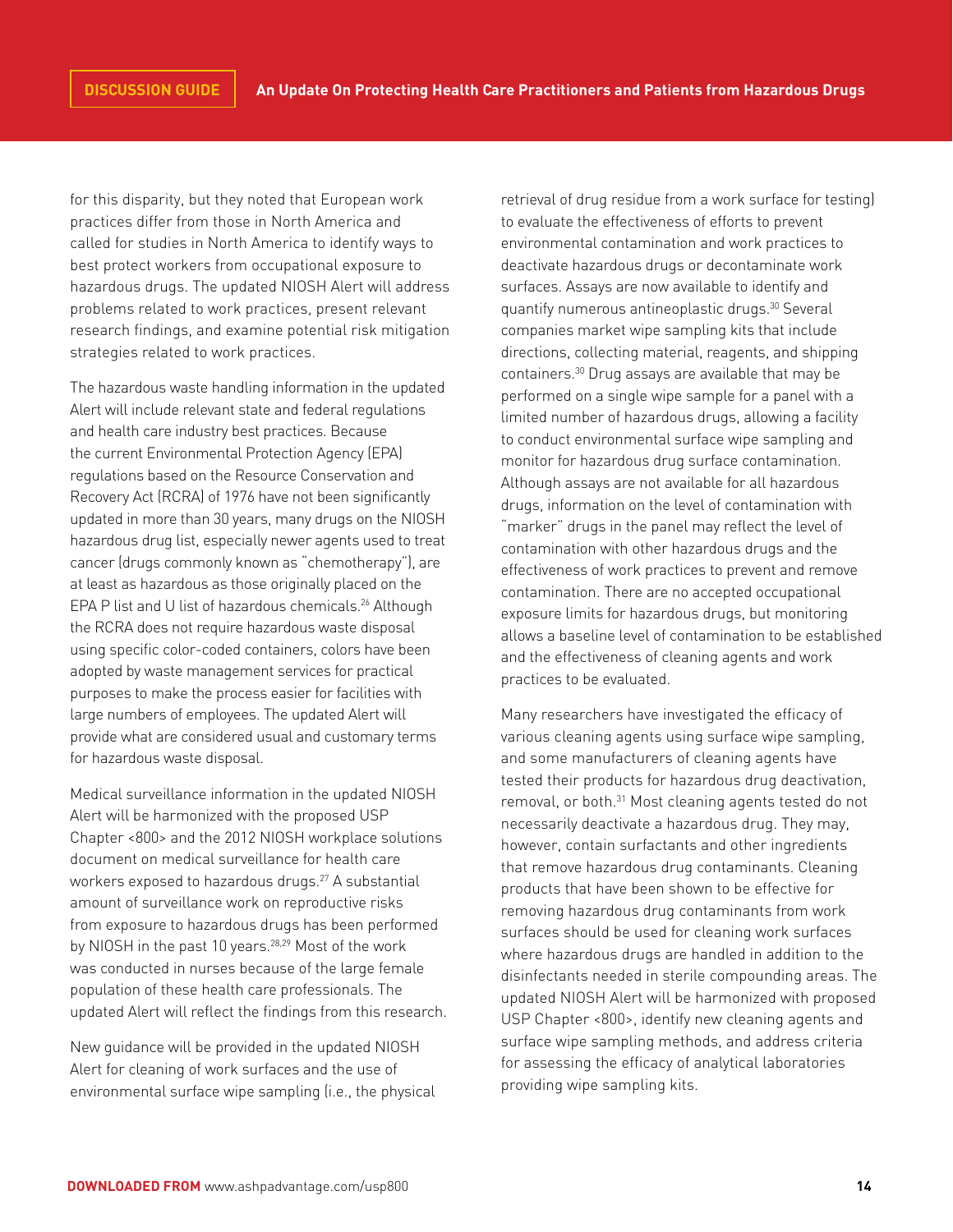The updated NIOSH Alert will include an updated glossary, which is needed because of the proliferation of new terms and acronyms pertaining to hazardous drug handling since 2004. This glossary will be harmonized with terminology and acronyms used in proposed USP Chapter <800>.

The updated NIOSH Alert also will include two new sections on robotics and veterinary exposure. The latter was addressed by NIOSH in the 2010 workplace solutions document on safe handling of hazardous drugs for veterinary health care workers, and the updated Alert will be harmonized with that document.<sup>32</sup> A discussion of large and small robots and other automated technology, including limitations as well as capabilities in handling hazardous drugs, will be included in the Alert.

# **IMPLICATIONS FOR HEALTH CARE ORGANIZATIONS**

An NIOSH Alert is a document that provides guidance. Staff at a facility may be questioned by a state or federal OSHA inspector about practices that are not consistent with the recommendations in an Alert, but the recommendations are not legally enforceable standards.

Health care organizations must compare their hazardous drug safety program and list of hazardous drugs with the updated NIOSH Alert, 2014 NIOSH list of antineoplastic and other hazardous drugs in healthcare settings, and proposed USP Chapter <800>. Revisions to organizational policies, procedures, and other hazardous drug program materials may be needed after performing this crosswalk and gap analysis to ensure that the organizational program is comprehensive and up-to-date.

The Centers for Medicare and Medicaid Services, state agencies, and accreditation organizations that survey hospitals are likely to place greater emphasis on the requirements and best practices for all sterile compounding activities in the future.7 For example, The Joint Commission (TJC) medication management standards require that health care organizations maintain a list of hazardous drugs, so surveyors will

expect to see a current list.<sup>33</sup> Surveyors will not accept the NIOSH list unless it has been adapted so that it is consistent with the organizational formulary.

Developing and updating hazardous drug handling policies and procedures should be an interdisciplinary effort. Input should be obtained from risk managers to protect the environment, health care workers, and patients.

Is your institution prepared for the release of the new USP standards on handling hazardous drugs and the updated NIOSH Alert on preventing occupational exposures to hazardous drugs? Do you have a list of hazardous drugs that you can share with surveyors from accreditation organizations, representatives from the state board of pharmacy, and OSHA inspectors? Are your organizational policies and procedures for handling hazardous drugs and other hazardous drug program materials consistent with the proposed USP Chapter <800> standards and the recommendations in the updated NIOSH Alert? What changes will you need to make to comply with the new USP standards and NIOSH recommendations?

# **CONCLUSION**

Hazardous drug exposure poses a risk of harm to health care workers and patients. New standards from USP and recommendations from NIOSH for the safe handling of hazardous drugs are in development to reduce environmental contamination and occupational exposure. Health care organizations must be proactive in updating their hazardous drug programs to make them consistent with the new USP standards and NIOSH recommendations and minimize the risk of hazardous drug exposure and harm to health care workers and patients.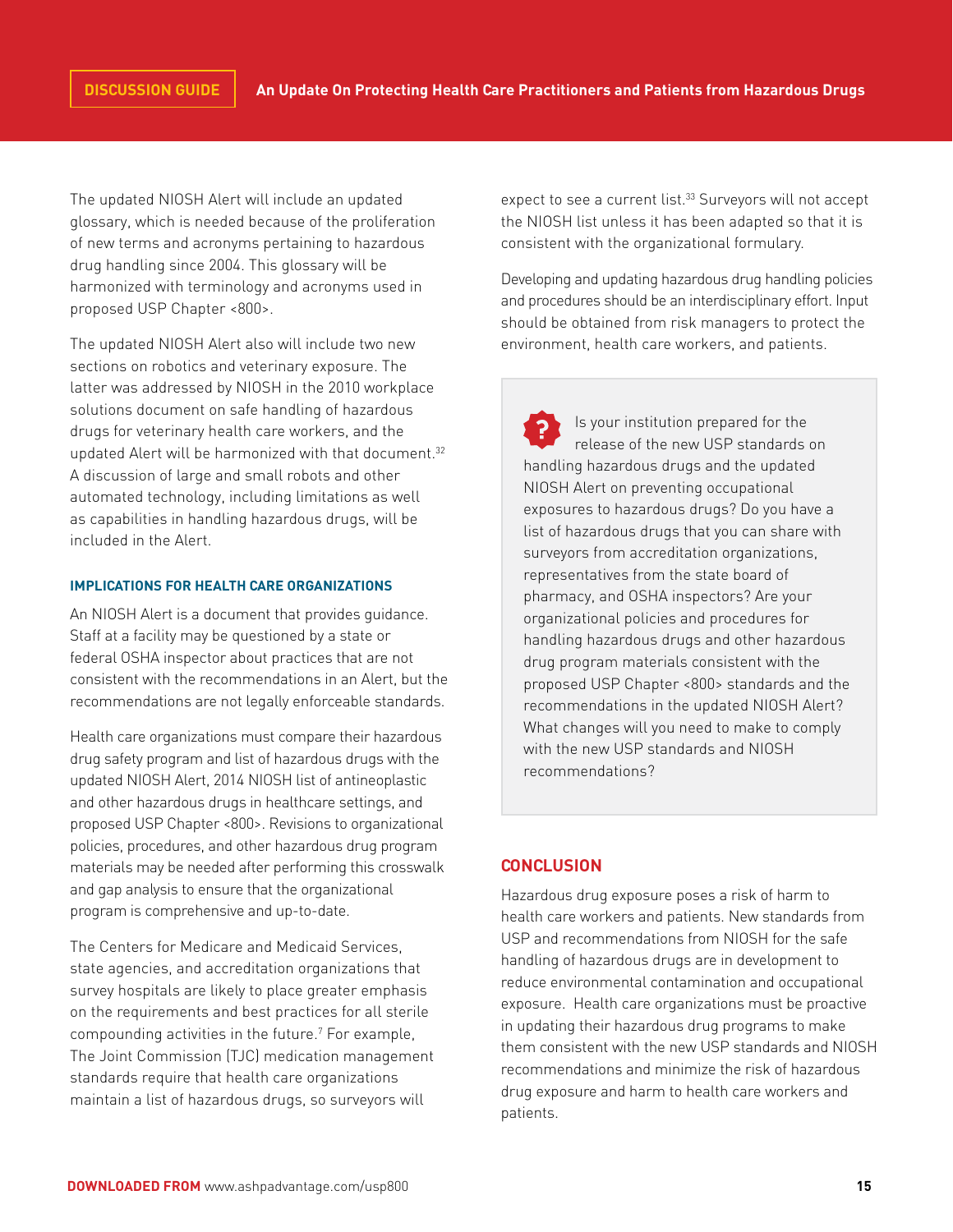# **APPENDIX - RESOURCES ON HANDLING HAZARDOUS DRUGS**

#### **American Society of Health-System Pharmacists**

ASHP guidelines on compounding sterile preparations (2014) [View Guideline](http://www.ashp.org/DocLibrary/BestPractices/PrepGdlCSP.asp) (PDF)

ASHP guidelines on handling hazardous drugs (2006) [View Guideline](http://www.ashp.org/DocLibrary/BestPractices/PrepGdlHazDrugs.aspx) (PDF)

ASHP technical assistance bulletin on compounding nonsterile products in pharmacies (1994) [View Bulletin](http://www.ashp.org/DocLibrary/BestPractices/PrepTABNonsterile.aspx)

#### **The Joint Commission**

Improving patient and worker safety: opportunities for synergy, collaboration and innovation (Appendix A provides OSHA topics matched to Joint Commission standards as of January 2012) [View Resource](http://www.jointcommission.org/improving_Patient_Worker_Safety)

#### **National Institute for Occupational Safety and Health**

NIOSH alert: preventing occupational exposures to antineoplastic and other hazardous drugs in health care settings (2004, with obsolete Appendix A, which should not be used) [View Alert](http://www.cdc.gov/niosh/docs/2004-165/pdfs/2004-165.pdf) (PDF) NIOSH list of antineoplastic and other hazardous drugs in healthcare settings, 2014 [View List](http://www.cdc.gov/niosh/docs/2014-138/pdfs/2014-138_v3.pdf) (PDF) Occupational exposure to antineoplastic agents (bibliography of published articles arranged by topic) [View Resource](http://www.cdc.gov/niosh/topics/antineoplastic) Hazardous drug exposures in health care (links to NIOSH documents on hazardous drugs) [View Resource](http://www.cdc.gov/niosh/topics/hazdrug/) Safe handling of hazardous drugs for veterinary healthcare workers (2010) [View Resource](http://www.cdc.gov/niosh/docs/wp-solutions/2010-150/pdfs/2010-150.pdf) (PDF) Personal protective equipment for health care workers who work with hazardous drugs (2008) [View Resource](http://www.cdc.gov/niosh/docs/wp-solutions/2009-106/pdfs/2009-106.pdf) (PDF Medical surveillance for healthcare workers exposed to hazardous drugs (2012) [View Resource](http://www.cdc.gov/niosh/docs/wp-solutions/2013-103/pdfs/2013-103.pdf) (PDF) NIOSH current intelligence bulletin: reproductive risks associated with hazardous drug exposures in healthcare workers and recommendations for reducing exposures (2015) [View Resource](http://www.gpo.gov/fdsys/pkg/FR-2015-01-23/html/2015-01209.htm) **Oncology Nursing Society**

Safe handling of hazardous drugs, 2nd ed (2011) [View Resource](https://www.ons.org/products/safe-handling-hazardous-drugs-second-edition) Safe handling of cytotoxic agents [View Resource](http://www.cmecorner.com/macmcm/ons/ons2002_11.htm)

# **Occupational Safety and Health Administration**

OSHA Hazard Communication: OSHA Standards [View Resource](http://www.osha.gov/dsg/hazcom/standards.html) OSHA Technical Manual (OTM). Section VI: Chapter 2: Controlling Occupational Exposure to Hazardous Drugs (currently in revision) [View Resource](http://www.osha.gov/dts/osta/otm/otm_vi/otm_vi_2.html)

#### **The United States Pharmacopeia**

Briefing: <800> hazardous drugs—handling in healthcare settings. December 1, 2014. [View Resource](http://www.usp.org/sites/default/files/usp_pdf/EN/m7808_pre-post.pdf) (PDF) <797> Pharmaceutical compounding—sterile preparations. In: USP compounding compendium (2015) [View Resource](http://www.usp.org/store/products-services/usp-compounding-compendium) <795> Pharmaceutical compounding—nonsterile preparations. In: USP compounding compendium (2015) [View Resource](http://www.usp.org/store/products-services/usp-compounding-compendium)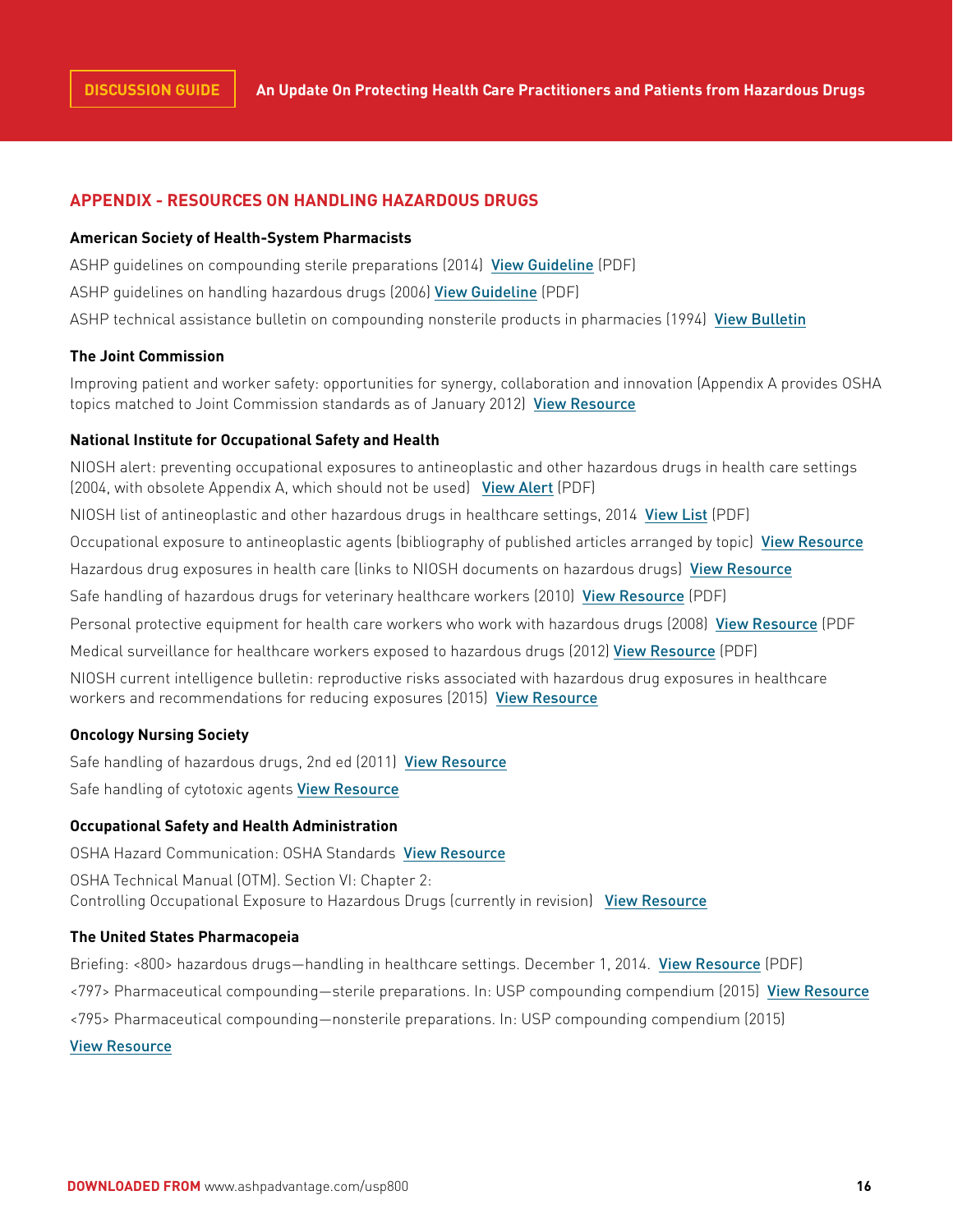# **CONTINUING EDUCATION CREDIT INFORMATION**

Once you have read the discussion guide (an assessment test is provided below as a study aid only), click on the link below to take the online assessment test (minimum score 70%) and complete your evaluation. Continuing pharmacy education (CPE) credit will be reported directly to CPE Monitor. Per ACPE, CPE credit must be claimed no later than 60 days from the date of completion of a home study activity.



The American Society of Health-System Pharmacists is accredited by the Accreditation Council for Pharmacy Education as a provider of continuing pharmacy

education. This activity provides 1 hour (0.1 CEU, no partial credit) of continuing pharmacy education credit (ACPE activity # 0204-0000-15-425-H03-P and 0204-0000-15-425-H03-T).

[Take Test and Process CPE](http://elearning.ashp.org/activity/Detail/AutoEnroll?productId=18419b6f-ec6a-453f-ba11-7357f25ddf4d)

# **ASSESSMENT TEST STUDY AID**

This assessment test is provided as a study aid only. Follow the instructions above to complete this assessment test and the evaluation online to obtain CE credit for this activity.

- 1. In 2014, the self-reported rate of compliance with USP Chapter <797> requirements for pharmaceutical compounding of sterile preparations among U.S. hospital pharmacies was approximately
	- $(A)$  40%.
	- $(B) 60\%$ .
	- $C$  80%.
	- $(D)$  90%.
- 2. Which of the following changes in the rate of compliance with USP Chapter <797> requirements for hazardous drug compounding was observed between 2011 and 2014?
	- $(A)$  A small increase from a low 2011 rate to a 2014 rate that leaves much room for improvement.
	- A small increase from a high 2011 rate to a 2014 rate that leaves little room for improvement.
	- A small decrease from a high 2011 rate to a 2014 rate that leaves some room for improvement.
	- A large increase from a low 2011 rate to a 2014 rate that leaves little room for improvement.
- 3. The proportion of the states with regulations for sterile drug compounding that specifically refer to USP Chapter <797> standards is best characterized as
	- Very few states.
	- About a dozen states.
	- Roughly half of all states.
	- The vast majority of states.
- 4. Which of the following was the most commonly reported barrier to compliance with USP Chapter <797> requirements for pharmaceutical compounding of sterile preparations in a 2014 survey of pharmacies?
	- Compounding staff resistance to change.
	- $(B)$  Financial and budget restrictions.
	- Leadership lack of knowledge.
	- $(D)$  Time required.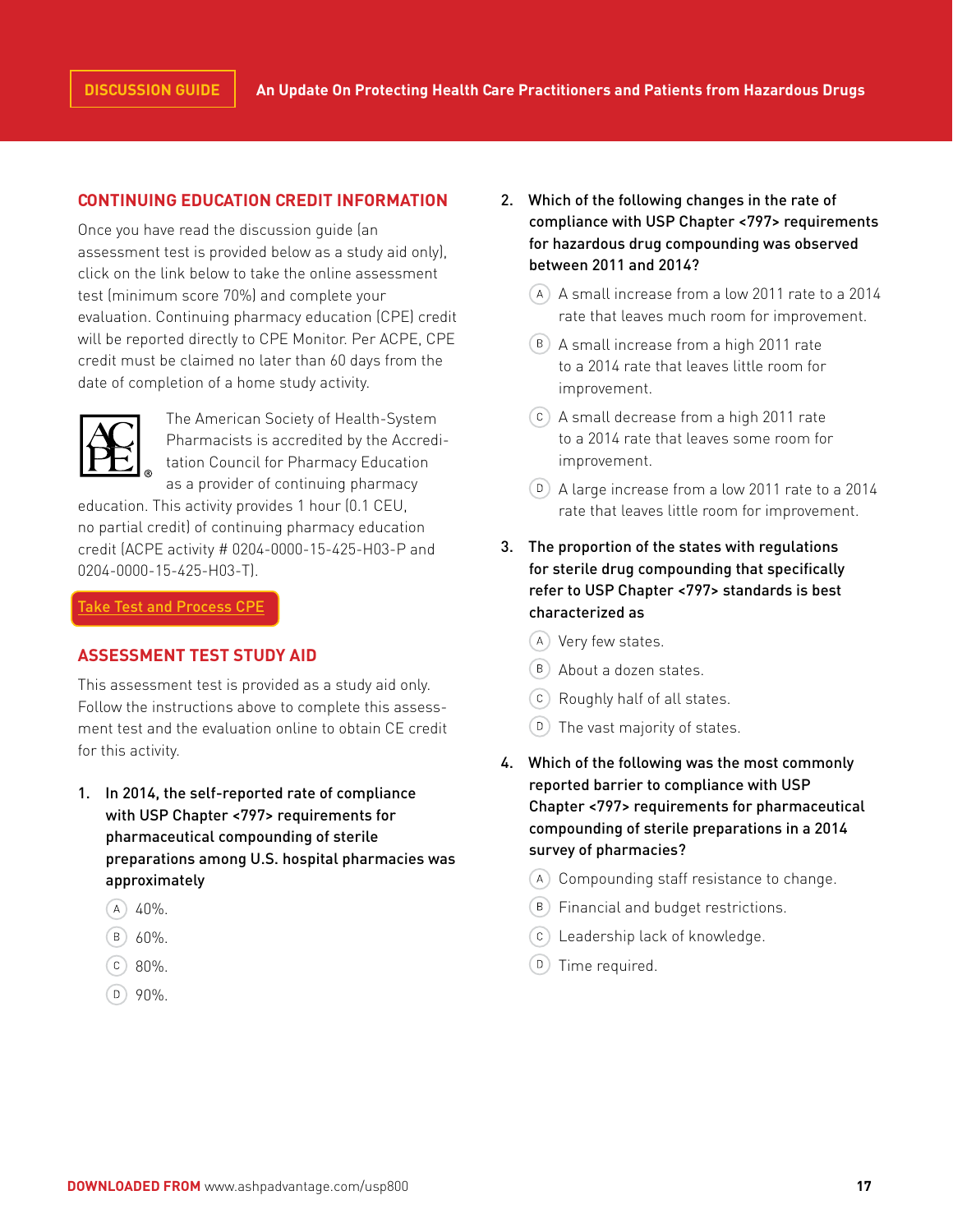- 5. Which of the following items related to hazardous drug compounding and handling are legally enforceable?
	- Both USP standards and NIOSH recommendations.
	- USP standards but not NIOSH recommendations.
	- NIOSH recommendations but not USP standards.
	- Neither USP standards nor NIOSH recommendations.
- 6. Which of the following statements about USP Chapter <797> and proposed Chapter <800> standards for hazardous drug storage in a negative-pressure room with external ventilation and at least 12 air changes per hour is correct?
	- (A) These conditions have been only strongly recommended in Chapter <797> but will be required in Chapter <800>.
	- $(B)$  These conditions have been required in Chapter <797> but will be only strongly recommended in Chapter <800>.
	- $(c)$  These conditions have been and will continue to be required in Chapter <797> and will be required in Chapter <800>.
	- $(D)$  These conditions have been and will continue to be only strongly recommended in Chapter <797> and will be only strongly recommended in Chapter <800>.
- 7. An exemption to the strong recommendation in USP Chapter <797> to use a negative-pressure room for hazardous drug compounding is permitted in proposed USP Chapter <800> if:
	- A high volume of hazardous drugs is prepared at the facility, and a containment-segregated compounding area is used.
	- $(B)$  A low volume of hazardous drugs is prepared at the facility, and a closed system drugtransfer device is used.
	- $(c)$  An ISO Class 5 or better air quality with external venting and at least 30 air changes per hour is provided.
	- $(D)$  A containment-segregated compounding area is used, and the product will be administered within 12 hours after preparation.
- 8. Which of the following is among the key elements of facility design in health care institutions where hazardous drugs are prepared?
	- A closed system drug-transfer device that meets American Society for Testing and Materials standards.
	- A negative-pressure ISO Class 7 anteroom.
	- A certified Class II biological safety cabinet in a negative-pressure buffer room.
	- A laminar airflow workbench in a negativepressure buffer room.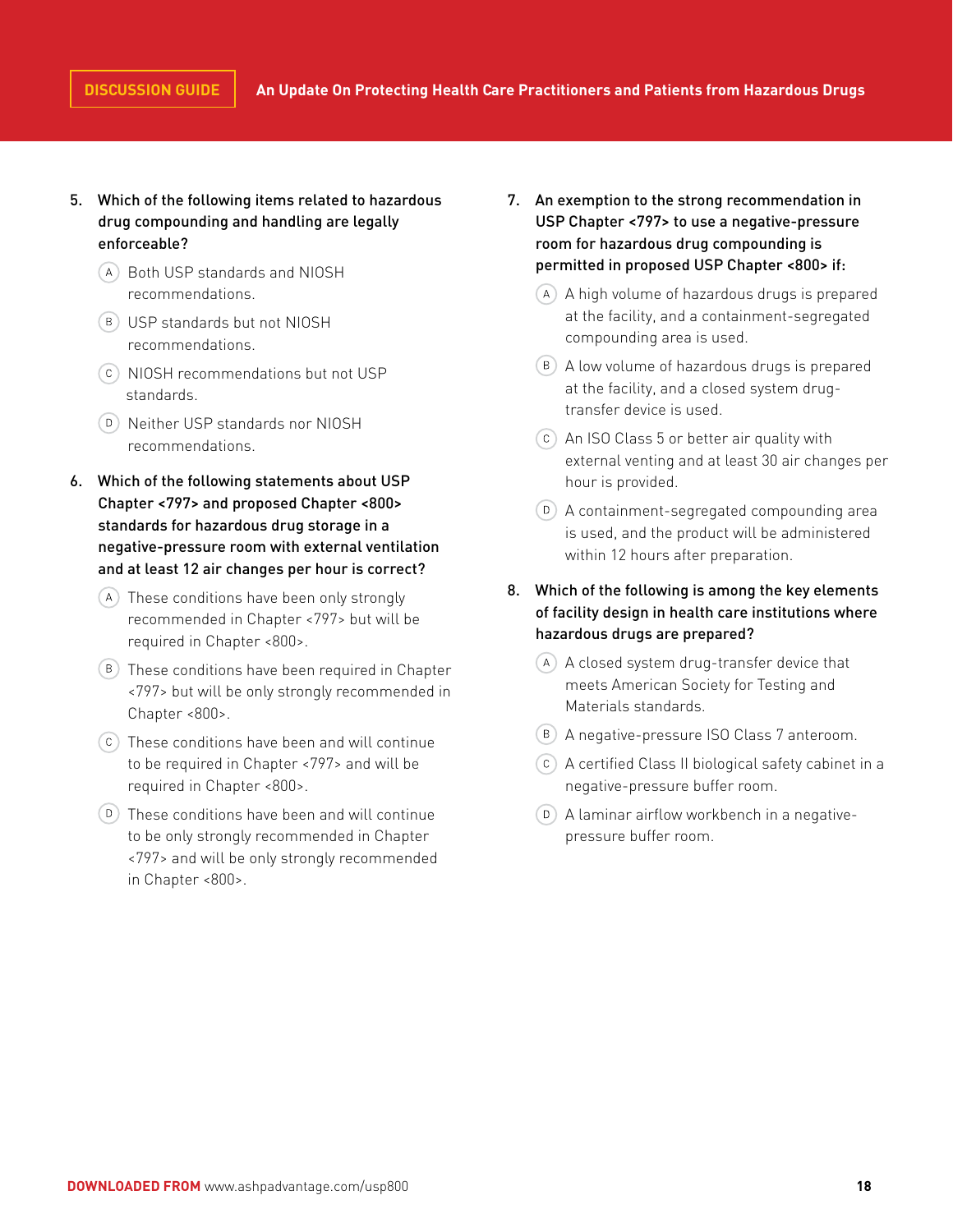- 9. A large number of which of the following were added to the 2014 National Institute for Occupational Safety and Health list of antineoplastic and other hazardous drugs in healthcare settings?
	- (A) Carcinogens.
	- Genotoxins.
	- Reproductive toxins.
	- Teratogens.
- 10. The National Institute for Occupational Safety and Health created a stand-alone list of antineoplastic and other hazardous drugs in health care settings and will remove Appendix A when they update the 2004 Alert on preventing occupational exposures to antineoplastic and other hazardous drugs in health care settings because the list:
	- Was too long and cumbersome.
	- (B) Needed to be updated more frequently than the Alert.
	- Became legally unenforceable.
	- $(D)$  Contained a large number of agents that needed to be removed.
- 11. Which of the following will be a new topic in the upcoming revision to the National Institute for Occupational Safety and Health (NIOSH) Alert on preventing occupational exposures to antineoplastic and other hazardous drugs in health care settings and requires harmonization with a 2010 NIOSH workplace solutions document on the topic?
	- (A) Cleaning.
	- Medical surveillance.
	- C Robotics.
	- Veterinary exposure.
- 12. Which of the following statements about the use of closed system drug-transfer devices when handling hazardous drugs is correct based on the proposed USP Chapter <800>?
	- The devices must be used for compounding and when administering hazardous drugs.
	- $(B)$  The devices should be used for compounding and when administering hazardous drugs.
	- $(c)$  The devices must be used for compounding and should be used when administering hazardous drugs.
	- $(D)$  The devices should be used for compounding and must be used when administering hazardous drugs.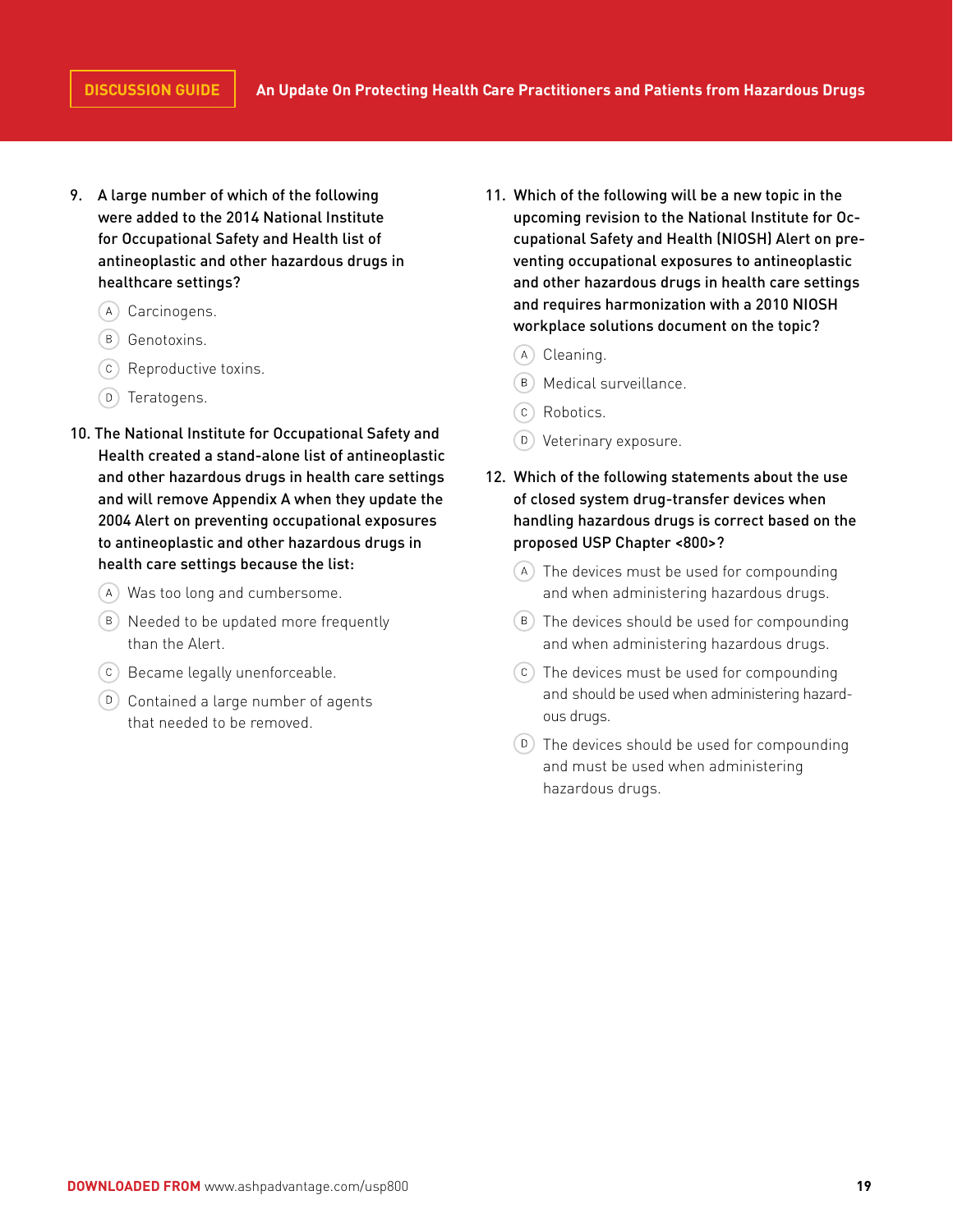# **REFERENCES**

- 1. American Society of Hospital Pharmacists. ASHP technical assistance bulletin on handling cytotoxic drugs in hospitals. *Am J Hosp Pharm.* 1985; 42:131-7.
- 2. The United States Pharmacopeial Convention. Briefing: <800> hazardous drugs—handling in healthcare settings. December 1, 2014. [http://www.usp.org/sites/default/files/usp\\_pdf/EN/m7808\\_pre-post.pdf](http://www.usp.org/sites/default/files/usp_pdf/EN/m7808_pre-post.pdf) (accessed 2015 Mar 8).
- 3. American Society of Health-System Pharmacists. ASHP guidelines on handling hazardous drugs. *Am J Health Syst Pharm.* 2006; 63:1172-93.
- 4. National Institute for Occupational Safety and Health. NIOSH alert: preventing occupational exposures to antineoplastic and other hazardous drugs in health care settings. 2004. <http://www.cdc.gov/niosh/docs/2004-165/pdfs/2004-165.pdf> (accessed 2015 Mar 8).
- 5. Douglass K, Kastango E, Cantor P. The 2014 USP Chapter <797> compliance survey. *Pharmacy Purchasing & Products.* 2014; 11(10 suppl):S6-24.
- 6. CriticalPoint and Clinical IQ. Regulatory status levels of states/DC. Updated August 20, 2014. <http://www.criticalpoint.info/Statemap/story.html> (accessed 2014 Dec 18).
- 7. Office of the Inspector General. Medicare's oversight of compounded pharmaceuticals used in hospitals. January 2015. <http://oig.hhs.gov/oei/reports/oei-01-13-00400.pdf> (accessed 2015 Mar 8).
- 8. Douglass K, Kastango E, Cantor P, Shevitz M. The 2011 USP Chapter <797> compliance survey. *Pharmacy Purchasing & Products.* 2011; 8(10 suppl):S8-19.
- 9. Centers for Medicare and Medicaid Services. Revised state operations manual (SOM) appendix W, Critical access hospitals (CAHs). January 16, 2015. [http://www.cms.gov/Medicare/Provider-Enrollment-and-Certification/SurveyCertificationGenInfo/](http://www.cms.gov/Medicare/Provider-Enrollment-and-Certification/SurveyCertificationGenInfo/Downloads/Survey-and-Cert-Letter-15-19.pdf) [Downloads/Survey-and-Cert-Letter-15-19.pdf](http://www.cms.gov/Medicare/Provider-Enrollment-and-Certification/SurveyCertificationGenInfo/Downloads/Survey-and-Cert-Letter-15-19.pdf) (accessed 2015 Mar 8).
- 10. The United States Pharmacopeial Convention. <797> Pharmaceutical compounding—sterile preparations. In: USP compounding compendium. 2015:32-40.
- 11. The United States Pharmacopeial Convention. <795> Pharmaceutical compounding—nonsterile preparations. In: USP compounding compendium. 2015:40-84.
- 12. American Society for Testing Materials. Standard practice for assessment of resistance of medical gloves to permeation by chemotherapy drugs. 2013. <http://www.astm.org/Standards/D6978.htm> (accessed 2015 Mar 8).
- 13. National Institute for Occupational Safety and Health. NIOSH list of antineoplastic and other hazardous drugs in healthcare settings, 2014. [http://www.cdc.gov/niosh/docs/2014-138/pdfs/2014-138\\_v3.pdf](http://www.cdc.gov/niosh/docs/2014-138/pdfs/2014-138_v3.pdf) (accessed 2015 Mar 8).
- 14. National Institute for Occupational Safety and Health. NIOSH list of antineoplastic and other hazardous drugs in healthcare settings 2014: proposed additions and deletions to the NIOSH hazardous drug list. June 3, 2013. [http://www.cdc.gov/niosh/](http://www.cdc.gov/niosh/docket/review/docket233/pdf/CDC-2013-0007.pdf) [docket/review/docket233/pdf/CDC-2013-0007.pdf](http://www.cdc.gov/niosh/docket/review/docket233/pdf/CDC-2013-0007.pdf) (accessed 2015 Mar 8).
- 15. American Society of Hospital Pharmacists. ASHP technical assistance bulletin on handling cytotoxic and hazardous drugs in hospitals. *Am J Hosp Pharm.* 1990; 47:1033-49.
- 16. U.S. Food and Drug Administration. Pregnancy and lactation labeling final rule. December 3, 2014. <http://www.fda.gov/drugs/developmentapprovalprocess/developmentresources/labeling/ucm093307.htm> (accessed 2015 Mar 8).